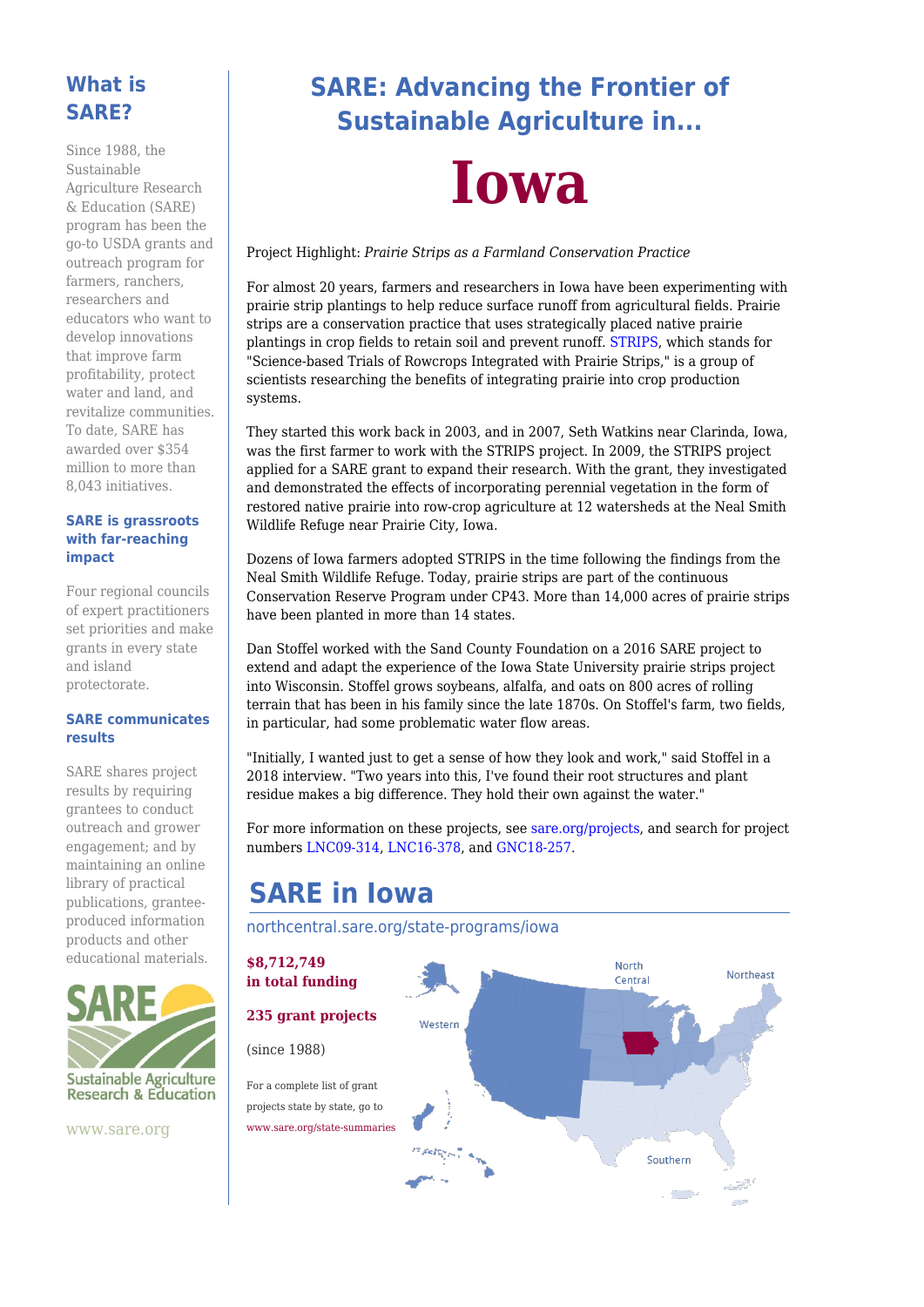# **SARE Grants in Iowa** Total awards: 235 grants



58 Research and Education 24 Professional Development Program 92 Farmer/Rancher 38 Graduate Student 12 On Farm Research/Partnership 11 Youth Educator

# Total funding: \$8,712,749



\$5,651,509 Research and Education \$1,425,020 Professional Development Program \$756,058 Farmer/Rancher \$403,717 Graduate Student \$452,903 On Farm Research/Partnership \$23,542 Youth Educator

## Find a complete list of projects on page 3.

# **SARE's Impact**



## 53 percent

of producers report using a new production technique after reading a SARE publication.

## 79 percent

of producers said they improved soil quality through their SARE project.

## 64 percent

of producers said their SARE project helped them achieve higher sales.

Learn about local impacts at: [northcentral.sare.org/state-programs/iowa](https://northcentral.sare.org/state-programs/iowa)

## **Contact Your SARE State Coordinator**

SARE sustainable ag coordinators run state-level educational programs for Extension and other ag professionals, and many help grant applicants and recipients with planning and outreach. Visit [northcentral.sare.org/state-pages/iowa](https://northcentral.sare.org/state-pages/iowa) to learn more.

Christa Hartsook Iowa State Univ, Extension & Outreach (515) 294-4430 [hartc@iastate.edu](mailto:hartc@iastate.edu)



# For detailed information on SARE projects, go to **www.SARE.org**

SARE is funded by the USDA's National Institute of Food and Agriculture (NIFA).

This report includes summaries of competitive grant programs only. Some competitive grant programs that are no longer offrered may be included or excluded from the totals in this report depending on the grant program and SARE region.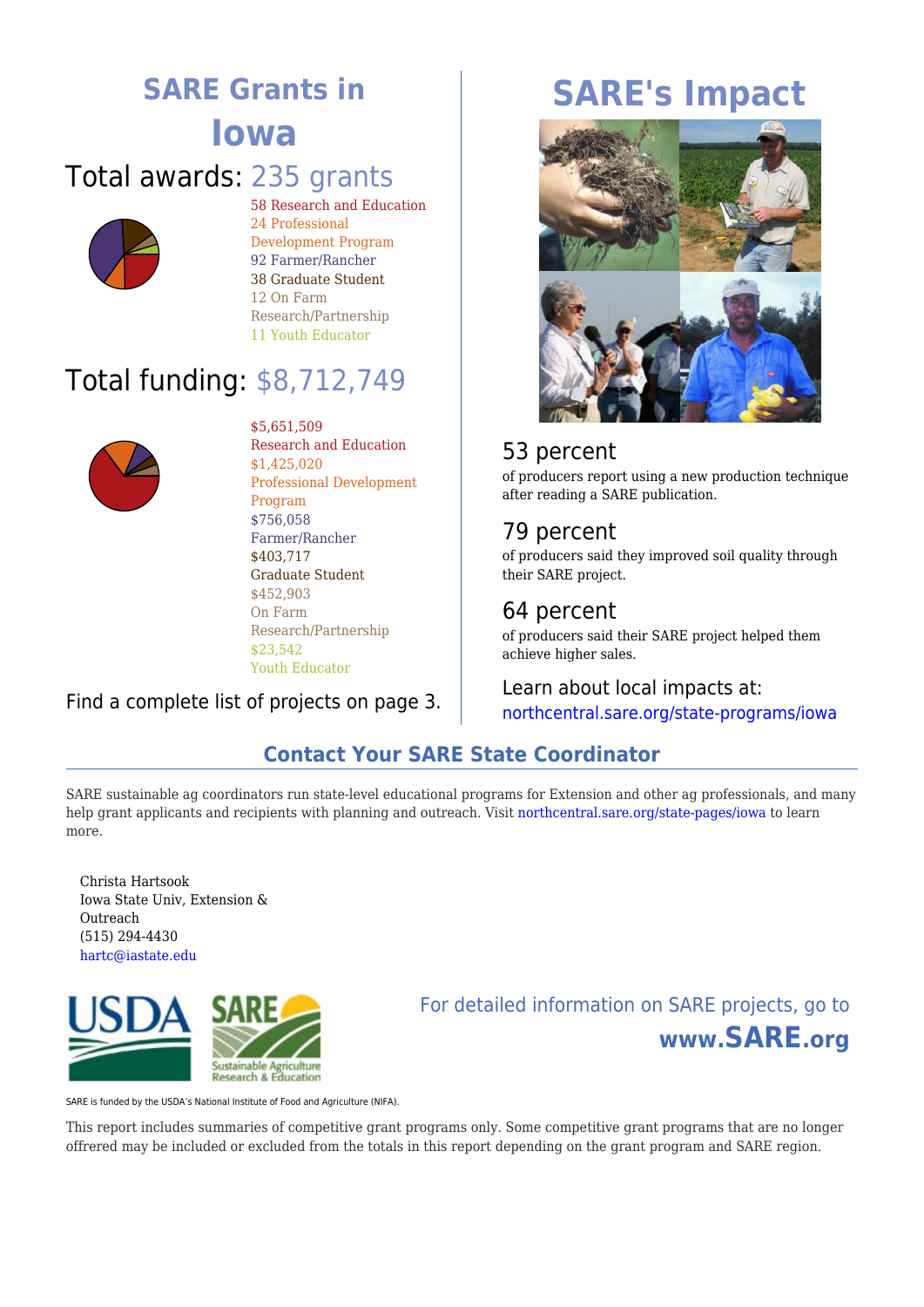

# **AGRICULTURE PROJECTS FUNDED IN IOWA**

**by USDA's**

**Sustainable Agriculture Research and Education (SARE) Program**

Iowa has been awarded \$8,712,749 grants to support 230 projects, including but not limited to, 53 research and/or education projects, 24 professional development projects and 92 producer-led projects. Iowa has also received additional SARE support through multi-state projects.

#### **RESEARCH AND EDUCATION GRANTS Project # Project Title SARE Support Project Leaders** [LNC21-449](https://projects.sare.org/sare_project/LNC21-449) Communities of Practice and Farmer Led Training for Increased Sustainability of Refugee & Immigrant Farms in the North Central Region \$250,000 Nicholas Wuertz Lutheran Services in Iowa [LNC19-422](https://projects.sare.org/sare_project/LNC19-422) Reuniting the Three Sisters: Native American Intercropping and Soil **Health** \$200,000 Dr.Christina Gish Hill Iowa State University [LNC19-425](https://projects.sare.org/sare_project/LNC19-425) Towards widespread adoption of prairie conservation strips: case studies increase expertise of professional farm managers, landowners and farmers \$199,547 Dr.Laura Jackson Tallgrass Prairie Center, University of Northern Iowa [LNC18-409](https://projects.sare.org/sare_project/LNC18-409) Redefining the Field Edge \$199,351 Dr.Mark Licht Department of Agronomy, Iowa State University [LNC18-404](https://projects.sare.org/sare_project/LNC18-404) Optimizing mesotunnel systems for sustainable production of cucurbit crops \$193,962 Dr.Mark Gleason Iowa State University [LNC18-400](https://projects.sare.org/sare_project/LNC18-400) Treating Small Grains as a Cash Crop: stepping up small grain variety selection for Cornbelt farmers \$199,817 Sarah Carlson Practical Farmers of Iowa [LNC16-386](https://projects.sare.org/sare_project/LNC16-386) Growing Profitable, Sustainable Farming Businesses with Beginning Refugee Farmers in Central Iowa \$200,000 Nicholas Wuertz Lutheran Services in Iowa [LNC15-365](https://projects.sare.org/sare_project/LNC15-365) Beekeeper Education and Support in NW Iowa \$63,481 Dr.Duane Bajema Dordt College [LNC15-370](https://projects.sare.org/sare_project/LNC15-370) Protecting Soybeans from Aphids, as Easy as (Rag) 1, 2, and 3 \$127,247 Erin Hodgson Iowa State University [LNC15-375](https://projects.sare.org/sare_project/LNC15-375) Economic Evaluation of Cover Crops in Midwest Row Crop Farming \$183,969 Dr.Alejandro Plastina Iowa State University [LNC14-362](https://projects.sare.org/sare_project/LNC14-362) Cover Crops and Strip Tillage to Promote Soil Quality, Environmental Sustainability, Food Safety, and Profitability in Cucurbit Cropping Systems \$198,353 Dr.Ajay Nair Department of Horticulture, Iowa State University [LNC13-350](https://projects.sare.org/sare_project/LNC13-350) Integrating Perimeter Trap Crops and Row Covers into Cucurbit-crop Farming Systems \$199,250 Dr.Mark Gleason Iowa State University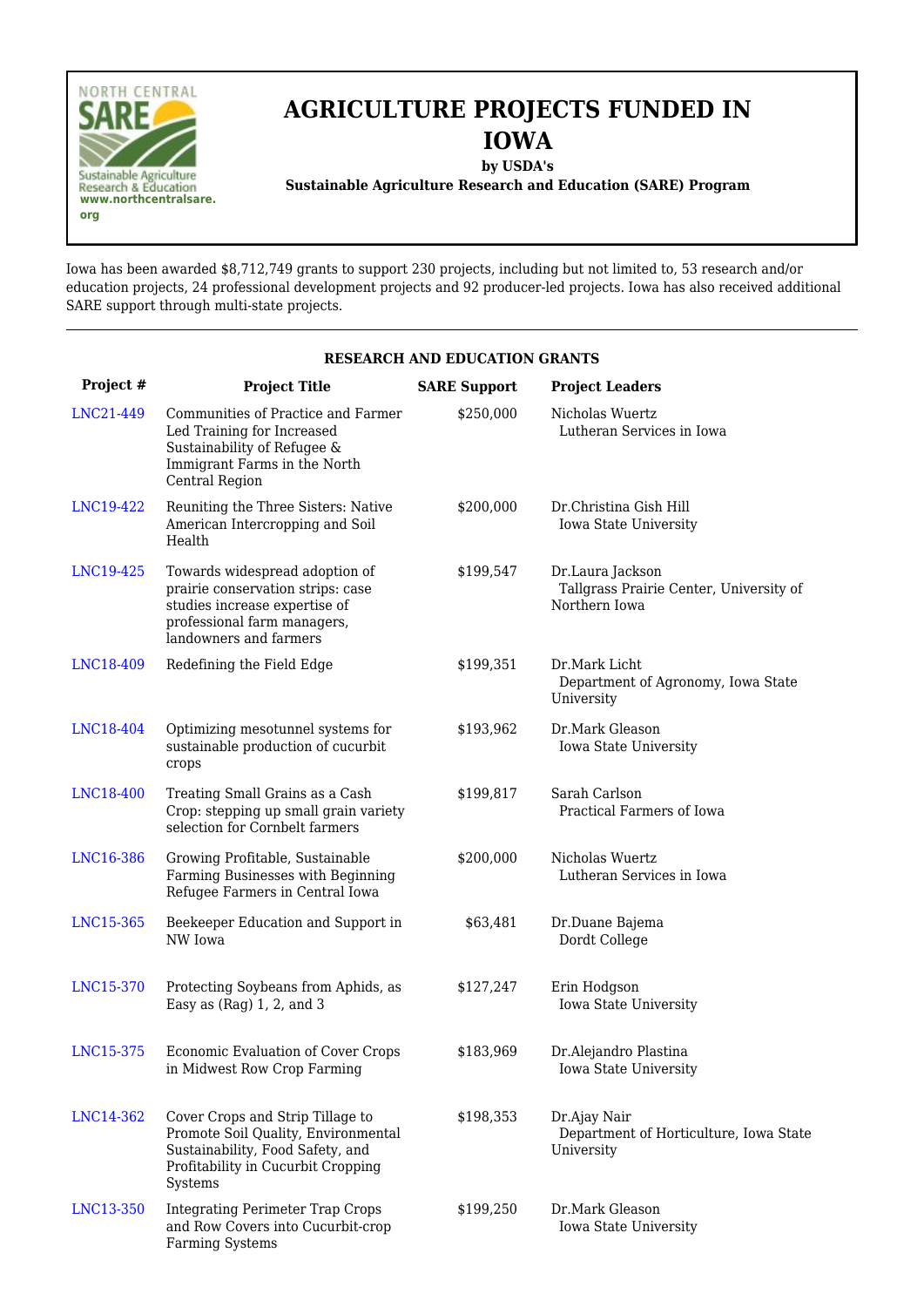| LNC13-352 | Improved Cover Crop Options for<br>Corn Belt Farmers                                                                                                                   | \$197,608 | Dr.Andy Lenssen<br>Department of Agronomy, Iowa State<br>University                                                 |
|-----------|------------------------------------------------------------------------------------------------------------------------------------------------------------------------|-----------|---------------------------------------------------------------------------------------------------------------------|
| LNC12-346 | Great Plains Agroforestry: Evaluation<br>of Bioenergy Feedstock and Carbon<br>Sequestration as Potential Long-term<br>Revenue Streams to Diversify<br>Landowner Income | \$191,212 | Thomas Sauer<br><b>USDA-ARS</b>                                                                                     |
| LNC10-317 | Developing a Conservation Education<br>and Outreach Program Targeted at<br>Women Farmland Owners in IA, NE<br>and WI                                                   | \$81,766  | Ahna Kruzic<br>Women, Food & Agriculture Network                                                                    |
| LNC10-323 | Optimizing Row Covers and<br>Perimeter Trap Crops for Cucurbit<br>Pest Management                                                                                      | \$174,462 | Dr.Mark Gleason<br>Iowa State University<br>Dr.Jean Batzer<br>Iowa State University                                 |
| LNC09-314 | Mixing Reconstructed Prairie with<br>Cropland to Balance Food and<br><b>Biofuel Production with</b><br><b>Environmental Quality</b>                                    | \$174,722 | Dr.Matthew Helmers<br>Iowa State University                                                                         |
| LNC08-291 | Facilitating Change: Reducing the<br>Risks of Transitioning to Organic<br>through a Comprehensive Farmer-<br>and Extension-Based Training<br>Program                   | \$144,543 | Kathleen Delate<br>Iowa State University                                                                            |
| LNC08-293 | Bioenergy and Diversity from<br>Sustainable Systems and Crops                                                                                                          | \$138,638 | Sarah Carlson<br>Practical Farmers of Iowa<br>Dr.Rick Exner<br>Practical Farmers of iowa                            |
| LNC07-284 | Implementing biointensive pest<br>management and evaluating hard<br>cider manufacturing to increase<br>sustainability of apple production                              | \$129,427 | Dr.Mark Gleason<br>Iowa State University                                                                            |
| LNC07-289 | Grass-fed and Organic Beef:<br>Production Cost and Profit Potential                                                                                                    | \$149,966 | Mary Holz-Clause<br>Iowa State Unversity Extension<br>Dr.Margaret Smith<br>Iowa State University                    |
| LNC06-271 | Working Alternatives to Re-cropping<br>Marginal Lands                                                                                                                  | \$100,000 | Chris Nelson<br>Southern Iowa Forage & Livestock<br>Committee<br>Melissa Maynes<br>Southern Iowa Forage & Livestock |
| LNC05-255 | Improving Soil Quality During and<br>After Organic Transition                                                                                                          | \$145,509 | Kathleen Delate<br>Iowa State University                                                                            |
| LNC05-257 | Double Cropping Field Peas Offer<br>Economic Sustainability for Midwest<br><b>Swine Producers</b>                                                                      | \$109,651 | Dr.Jim Fawcett<br>Iowa State University                                                                             |
| LNC05-259 | Practical Biodiversity: Keeping Oat<br>on Farms by Helping Farmers<br>Enhance Disease Resistance                                                                       | \$111,548 | <b>Emily Heaton</b>                                                                                                 |
| LNC04-241 | Teaching Tomorrow's Leaders in<br>Sustainable Agriculture                                                                                                              | \$57,969  | Robert De Haan<br>Dordt College                                                                                     |
| LNC04-242 | Evaluation of Health Benefits of<br>Conjugated Linoleic Acid (CLA)-<br><b>Enriched Dairy and Beef Foods</b>                                                            | \$150,000 | <b>Teresa Steffens</b><br>Resource Conservation and Development for<br>Northeast Iowa, Inc.                         |
| LNC03-230 | Research Alliance for Farrowing, the<br>Weak Link in Alternative Swine<br>Systems                                                                                      | \$149,759 | Dr.Rick Exner<br>Practical Farmers of iowa                                                                          |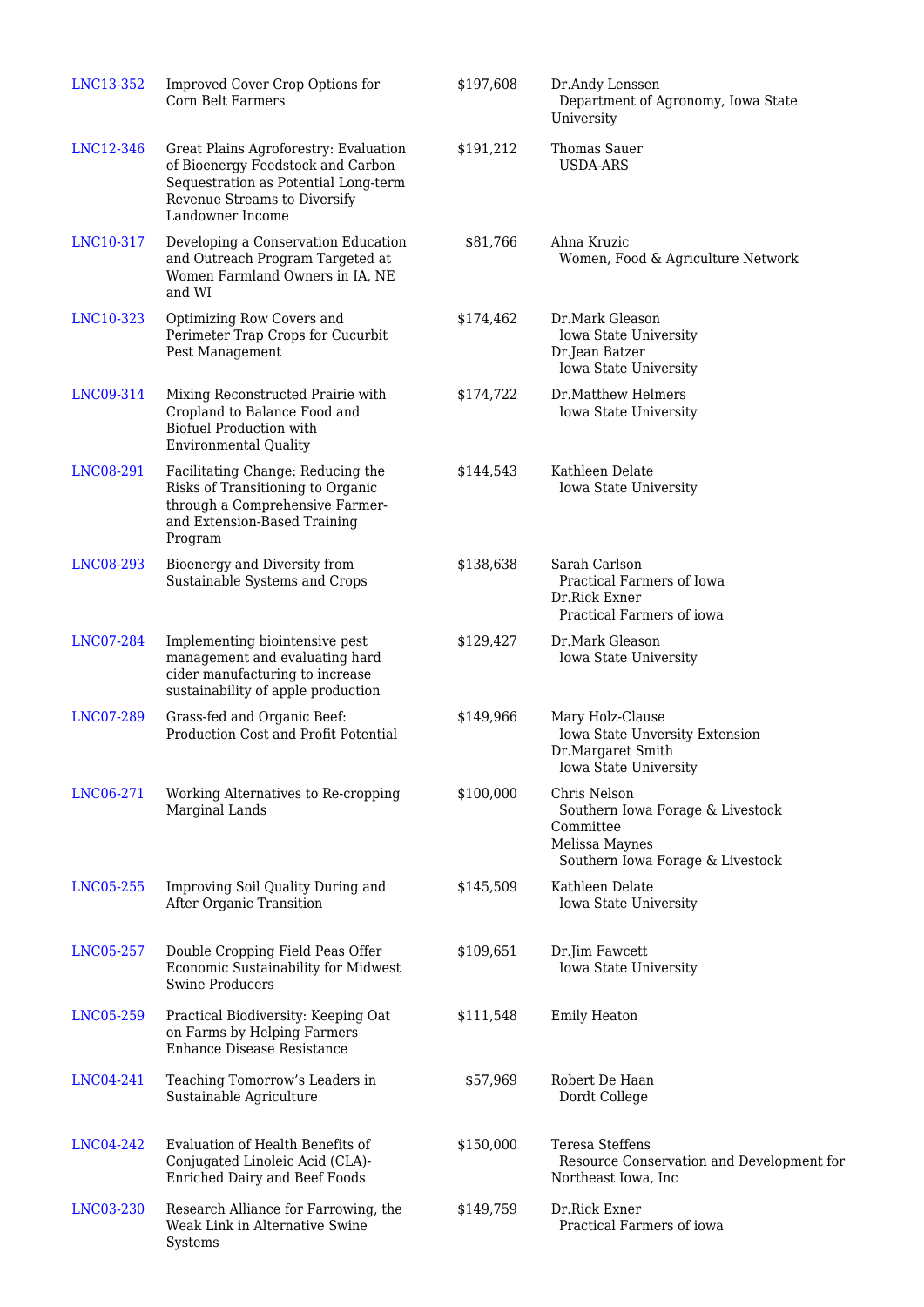| LNC02-213        | <b>Implementing Sustainable</b><br>Management of Muskmelon Diseases,<br>Weeds, and Insect Pests in<br>Partnership with Iowa Growers              | \$95,441  | Dr.Mark Gleason<br>Iowa State University                           |
|------------------|--------------------------------------------------------------------------------------------------------------------------------------------------|-----------|--------------------------------------------------------------------|
|                  | LNC01-198.1 Completion of Soil Fertility<br>Paradigms Evaluated through<br>Collaboration On-Farm and On-<br>Station                              | \$20,288  | Dr.Rick Exner<br>Practical Farmers of jowa                         |
| LNC00-164        | <b>Technology Transfer of Grazing</b><br>System Components to Producers<br><b>Implementing Sustainable Rotational</b><br><b>Grazing Systems</b>  | \$24,587  | Mark D. Boswell<br>Southern Iowa Forage and Livestock<br>Committee |
| LNC00-166        | Expanding local markets through<br>linking institutional food buyers to<br>local farmers and processors in<br>Northeast Iowa                     | \$43,000  | Kamyar Enshayan<br>University of Northern Iowa                     |
| <b>LNC00-167</b> | Southeast Iowa Agroforestry<br>Demonstration                                                                                                     | \$9,650   | Christa Perkins<br>Geode RC&D/USDA-NRCS                            |
| LNC00-171        | Perennial Grass Covers Affect Long-<br>Term Soil Quality                                                                                         | \$96,100  | James Raich<br>Iowa State University                               |
| LNC99-160        | Integrating Organic Soybean<br>Production following Conservation<br>Reserve Program (CRP) Land into<br>Sustainable Farming Systems               | \$27,500  | Kathleen Delate<br>Iowa State University                           |
| LNC98-132        | Producer-Owned Cooperative to<br>Process and Market Sustainably<br>Produced Pork                                                                 | \$23,590  | Dennis Smith<br>Iowa Farmers Union                                 |
| LNC98-138        | Soil Fertility Paradigms Evaluated<br>through Collaboration On-Farm and<br>On-Station                                                            | \$59,027  | Dr.Rick Exner<br>Practical Farmers of iowa                         |
| LNC97-114        | Combining Landscape and<br>Augmentative Biological Control to<br>Suppress European Corn Borer<br>Populations in Sustainable Low-Input<br>Systems | \$92,740  | Leslie Lewis<br>Iowa State University                              |
| LNC96-097        | The Adams County CRP Research<br>and Demonstration Project                                                                                       | \$52,000  | Douglas Brown<br>Okey Vernon First National Bank                   |
| LNC96-107        | Integration of Indigenous Knowledge<br>of Sustainable Agricultural Systems                                                                       | \$15,000  | Dr.Cornelia Butler Flora<br>Iowa State University                  |
| LNC95-080        | Importing a Sustainable Model of<br>Feeder Pig Production from Sweden:<br>A Cooperative Project                                                  | \$81,513  | Mark Honeyman<br>Iowa State University                             |
| LNC95-084        | FFA Participation in On-Farm<br>Demonstrations of New Tools for<br>Optimizing use of Animal Manures in<br>Crop Production                        | \$90,000  | Alfred Blackmer<br>Iowa State University                           |
| LNC95-093        | Regional Inventory and Assessment<br>Project (QOL)                                                                                               | \$146,204 | Dr.Cornelia Butler Flora<br>Iowa State University                  |
| LNC94-066        | Investigation of the Viability of<br>Growing Herbs as Alternative Crops<br>for Iowa Farmers                                                      | \$50,260  | Eric Franzenburg<br>Benton Development Group                       |
|                  |                                                                                                                                                  |           |                                                                    |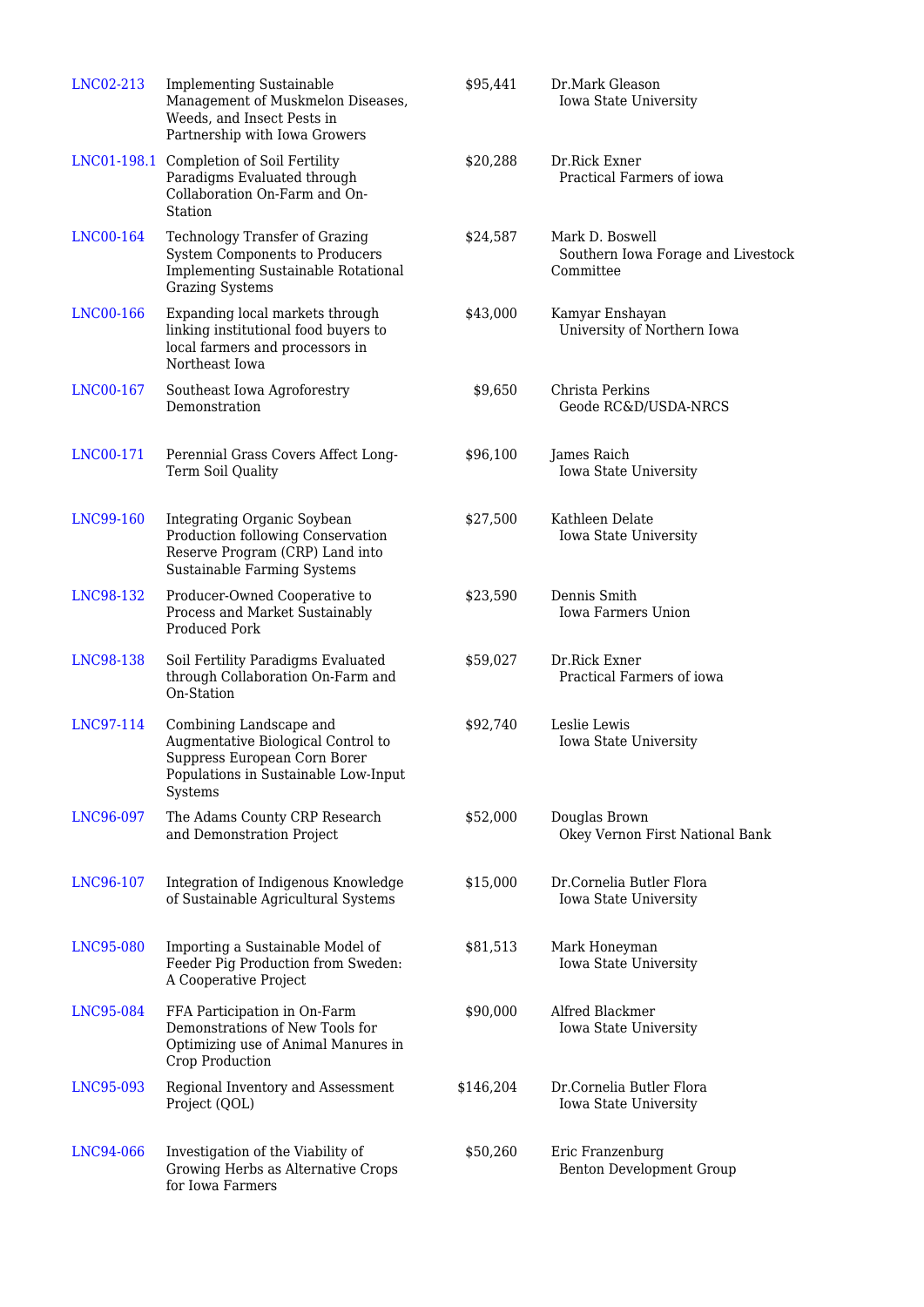| LNC94-071              | Production of a Videotape Series<br>Demonstrating Improved Grazing<br>Practices to Promote Forage-Based<br>Livestock Production in the Upper<br>Midwest            | \$19,200            | James Russell<br>Dept of Animal Science, Iowa State<br>University                   |
|------------------------|--------------------------------------------------------------------------------------------------------------------------------------------------------------------|---------------------|-------------------------------------------------------------------------------------|
| LNC92-044              | On-Farm Research and<br>Demonstration of Ridge Tillage for<br>Sustainable Agriculture                                                                              | \$75,867            | Dr.Rick Exner<br>Practical Farmers of iowa                                          |
| LNC92-051              | Training for Forage Production and<br>Intensive Grazing on Highly Erodible<br>Land After CRP Contracts                                                             | \$12,445            | <b>Bill Bartenhagen</b><br>Southern Iowa Forage Committee                           |
| LNC91-036              | Demonstration of Livestock Grazing<br>as an Alternative to Row Crops on<br>Highly Erodible Land Following CRP<br>Contracts                                         | \$40,340            | <b>Bill Bartenhagen</b><br>Southern Iowa Forage Committee                           |
|                        | LNC89-017.1 Effect of Tillage and Weed Control<br>Alternatives on Crop Rotations                                                                                   | \$40,000            | Richard Cruse<br>Iowa State University                                              |
|                        | LNC89-018.1 Making the Conversion from<br>Conventional to Sustainable<br>Agriculture: A Videotape Series for<br>Farmers                                            | \$30,000            | Jerald DeWitt<br>Iowa State University                                              |
| LNC88-002              | An Economic Analysis of Producer<br>and Industry Level Impacts of Low-<br>Input Agriculture                                                                        | \$25,000            | James Kliebenstein<br>Iowa State University                                         |
| LNC88-017              | Effect of Tillage and Weed Control<br>Alternatives on Crop Rotation                                                                                                | \$40,000            | Richard Cruse<br>Iowa State University                                              |
| LNC88-018              | Making the Conversion from<br>Conventional to Sustainable<br>Agriculture: A Videotape Series for<br>Farmers                                                        | \$20,000            | Jerald DeWitt<br>Iowa State University                                              |
|                        | PROFESSIONAL DEVELOPMENT PROGRAM GRANTS                                                                                                                            |                     |                                                                                     |
| Project #              | <b>Project Title</b>                                                                                                                                               | <b>SARE Support</b> | <b>Project Leaders</b>                                                              |
| <b>ENC19-176</b>       | Supporting sustainable small-scale<br>animal agriculture through<br>development of biological risk<br>management educational materials                             | \$90,000            | Dr.Renee Dewell, DVM, MS<br>Iowa State University College of Veterinary<br>Medicine |
| <b>ENC19-180</b>       | Training extension professionals,<br>high school educators, and local food<br>coordinators on basic and advanced<br>aspects of sustainable vegetable<br>production | \$79,159            | Dr.Ajay Nair<br>Department of Horticulture, Iowa State<br>University                |
| <b>ENC19-186</b>       | Expanding and Diversifying Farmer-<br><b>Educator Capacity through</b><br>Ambassador Academies                                                                     | \$89,789            | Sally Worley<br>Practical Farmers of Iowa                                           |
| <b>ENC18-168</b>       | Growing Organic Expertise in Iowa                                                                                                                                  | \$75,000            | Rosalyn Lehman<br>Iowa Organic Association                                          |
| ENC17-161              | Training extension educators and<br>local food professionals on<br>sustainable vegetable pest<br>management tools and techniques                                   | \$74,994            | Dr.Ajay Nair<br>Department of Horticulture, Iowa State<br>University                |
| ENC <sub>16</sub> -153 | Building capacity of agricultural<br>educators to grow sustainable food<br>systems in Iowa                                                                         | \$74,742            | Craig Chase<br>Iowa State University                                                |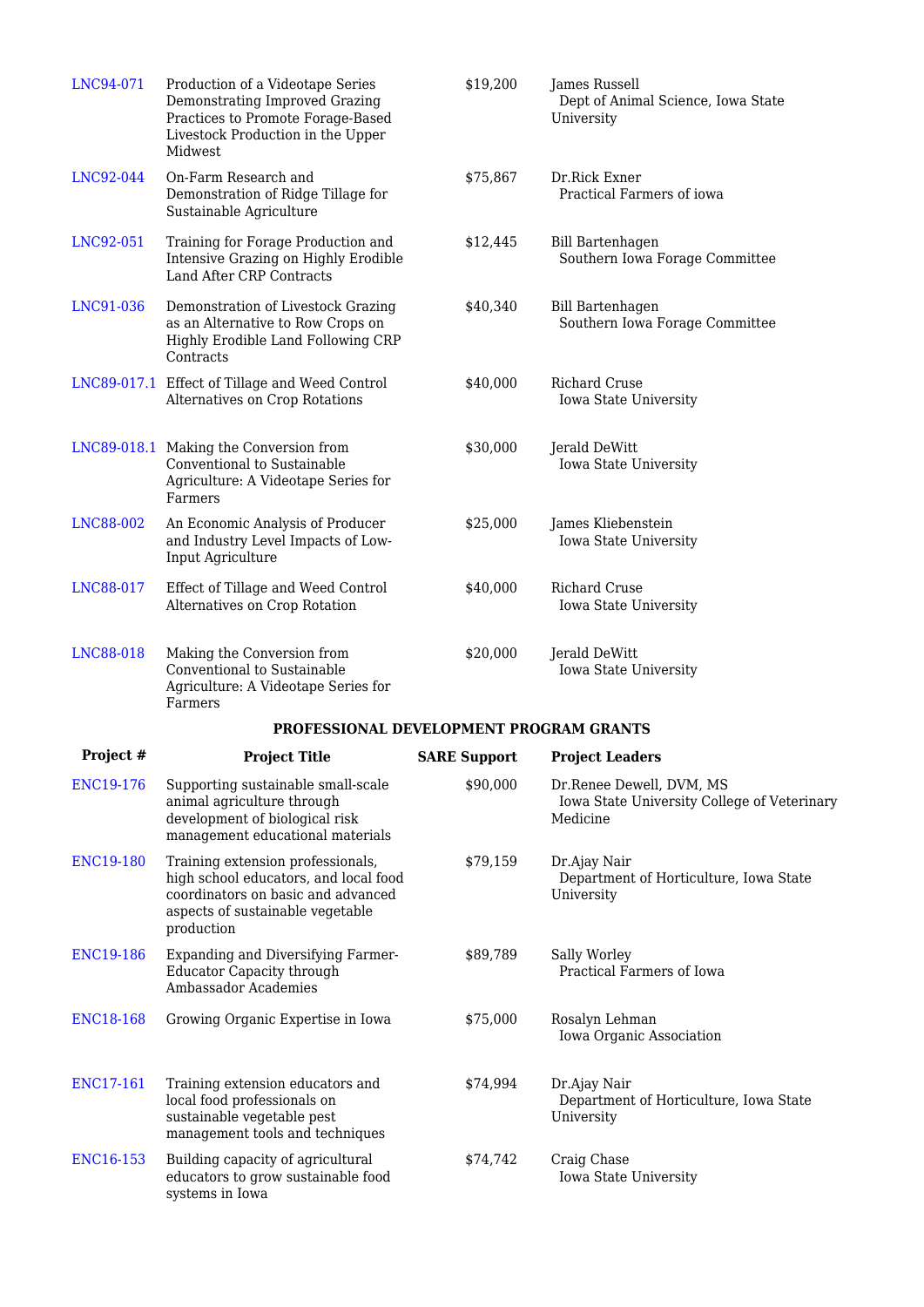| <b>ENC16-155</b> | Training agricultural professionals<br>and extension educators manage<br>crop environment and soil quality in<br>high tunnel vegetable production                                  | \$69,924 | Dr.Ajay Nair<br>Department of Horticulture, Iowa State<br>University                                                             |
|------------------|------------------------------------------------------------------------------------------------------------------------------------------------------------------------------------|----------|----------------------------------------------------------------------------------------------------------------------------------|
| <b>ENC16-156</b> | Increasing Conservation Investment,<br>Cover Crops and Third Crops in Iowa<br>through Farmer-Led Educational<br>Programs                                                           | \$73,447 | Sally Worley<br>Practical Farmers of Iowa                                                                                        |
| <b>ENC13-137</b> | Women Caring for the Land:<br>Improving Conservation Outreach to<br>Non-operator Female Farmland<br>Owners                                                                         | \$61,054 | Ahna Kruzic<br>Women, Food & Agriculture Network                                                                                 |
| ENC12-132        | <b>Educating Agricultural Professionals</b><br>and Extension Educators in<br>Developing Sustainable and Resilient<br>Cropping Systems through<br><b>Integration of Cover Crops</b> | \$59,296 | Dr.Ajay Nair<br>Department of Horticulture, Iowa State<br>University                                                             |
| <b>ENC12-136</b> | <b>Building Capacity for Climate</b><br>Extension                                                                                                                                  | \$65,934 | Dr.Lois Wright Morton<br>Iowa State University                                                                                   |
| ENC11-121        | Community Capacity Building to<br>Strengthen the Links within the Iowa<br>Local Foods Value Chain                                                                                  | \$42,472 | Linda Naeve<br>Iowa State University Extension and<br>Outreach                                                                   |
| ENC11-123        | Building the Capacity of ANNIES<br><b>Educators to Help Women Farmers</b><br>and Ranchers Improve Agricultural<br>Sustainability                                                   | \$75,000 | Madeline Schultz<br>Iowa State University Extension and<br>Outreach                                                              |
| <b>ENC08-101</b> | Learning how to use communities of<br>practice to address sustainable<br>agriculture issues                                                                                        | \$65,958 | Richard Pirog<br>Leopold Center for Sustainable Agriculture<br><b>Beth Larabee</b><br>Leopold Center for Sustainable Agriculture |
| <b>ENC07-094</b> | Impact of Biomass Removal for<br>Bioenergy on Soil and Water Quality                                                                                                               | \$50,000 | Dr.Mahdi Al-Kaisi<br>Iowa State University                                                                                       |
| <b>ENC02-070</b> | Training for New Food and Farming<br>Ventures: Iowa Café Part II                                                                                                                   | \$74,064 | Craig Chase<br>Iowa State University                                                                                             |
| <b>ENC01-059</b> | Building Capacity to Support Small<br>Farm Profitability                                                                                                                           | \$57,644 | Gary Huber<br>Practical Farmers of Iowa                                                                                          |
| <b>ENC00-048</b> | Building Capacity to Support Local<br>Food System and Community<br>Marketing Efforts in Iowa                                                                                       | \$39,201 | Robert Karp<br>Practical Farmers of Iowa                                                                                         |
| <b>ENC00-050</b> | Participatory website development<br>for soil quality education and<br>assessment to improve<br>agroecosystem management                                                           | \$53,537 | Susan Andrews<br><b>USDA-ARS NSTL</b>                                                                                            |
| <b>ENC99-041</b> | Toolbox Training for Sustainable<br><b>Agriculture Education</b>                                                                                                                   | \$35,800 | Wendy Wintersteen<br>Iowa State University, Extension<br>Administration                                                          |
| <b>ENC98-032</b> | Planning Sustainable Grazing<br>Systems                                                                                                                                            | \$45,740 | Mark D. Boswell<br>Southern Iowa Forage and Livestock<br>Committee                                                               |
| <b>ENC97-020</b> | Legal Guide for Farm Marketers                                                                                                                                                     | \$36,250 | Neil Hamilton<br>Drake University Law School                                                                                     |
| <b>ENC97-026</b> | Multi-Agency On-Farm Sustainable<br><b>Agriculture Training</b>                                                                                                                    | \$15,335 | Richard Thompson<br>Practical Farmers of Iowa                                                                                    |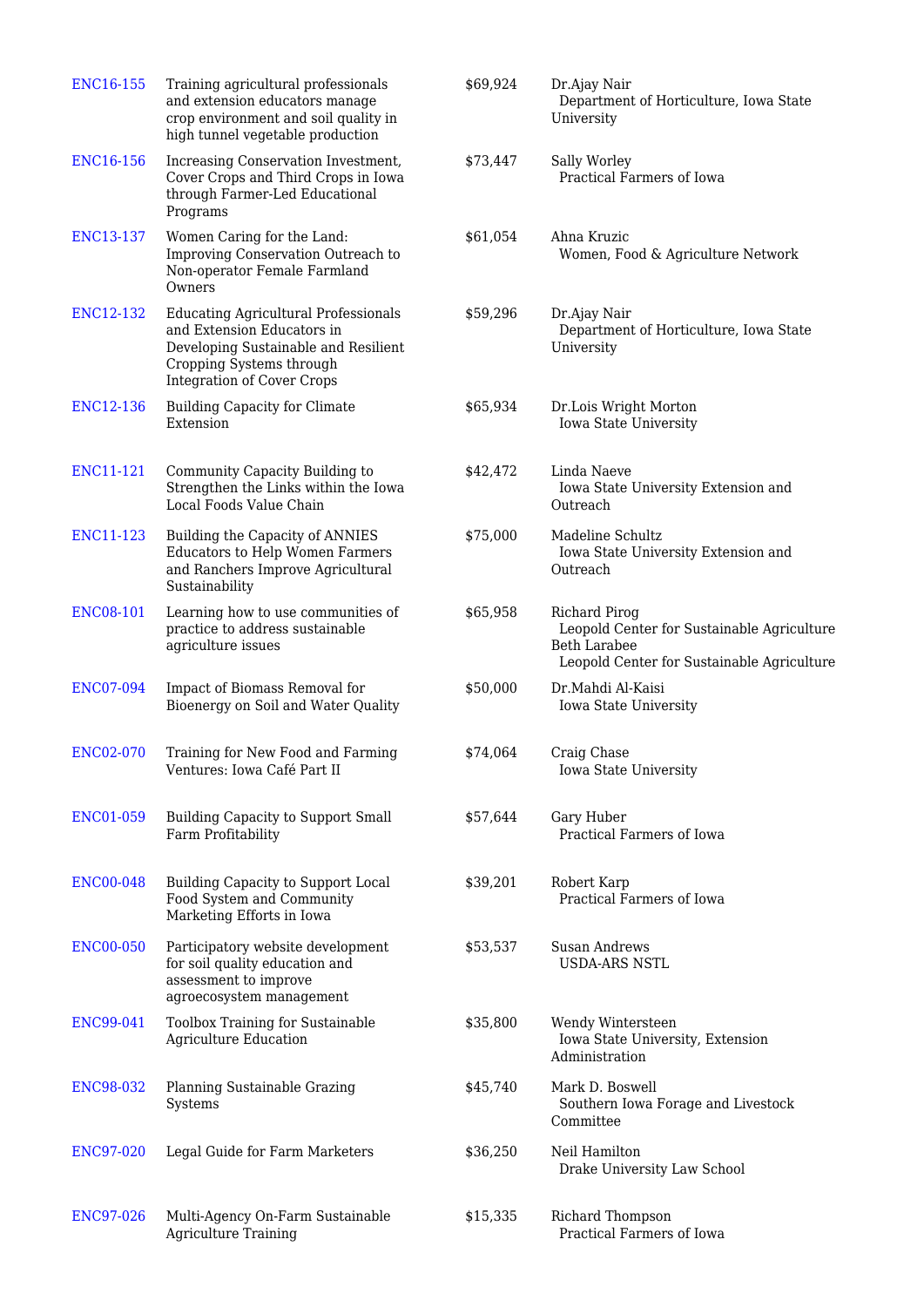| ENC95-010 | <b>Building Collaborative Partnerships</b> |
|-----------|--------------------------------------------|
|           | with Farming Systems Research and          |
|           | Extension                                  |

\$20,680 Dr.Cornelia Butler Flora Iowa State University

#### **FARMER/RANCHER GRANTS**

| Project #  | <b>Project Title</b>                                                                                                      | <b>SARE Support</b> | <b>Project Leaders</b>                               |
|------------|---------------------------------------------------------------------------------------------------------------------------|---------------------|------------------------------------------------------|
| FNC22-1357 | Cover Crop Prescribed Burning and<br>Nutrient Profile                                                                     | \$11,743            | Ana Timmer<br>The Cornucopia                         |
|            | FNC22-1348 Wide Row Cover Crop<br>Demonstrations for Soil and Water<br>Quality Improvement                                | \$28,870            | <b>Bob Recker</b><br>Cedar Valley Innovation LLC     |
| FNC21-1278 | Establishing a Temperature Gradient<br>to Enhance Geothermal Heating and<br>Cooling of a High Tunnel                      | \$6,555             | Eric Jellum<br>Jellum Farm                           |
| FNC21-1314 | Companion Planting of Sunflowers in<br>Vineyards for Pest Bird Management                                                 | \$25,670            | Kristy Walker<br>Walker Homestead Farm & Winery, INC |
| FNC21-1297 | Demonstration of Utilization of Cover<br>Crops in Wide Row Corn to Improve<br>Soil Health                                 | \$26,576            | <b>Bob Recker</b><br>Cedar Valley Innovation LLC     |
| FNC21-1289 | A monthly planner that combines<br>phenology and beekeeping to<br>improve honey production and native<br>foraging habitat | \$9,000             | Julia McGuire<br>Julia McGuire                       |
| FNC21-1285 | New Variety Strawberry Trial for<br>Iowa                                                                                  | \$3,328             | Jennifer and Raymond Kruse<br>White Blossom Farm     |
| FNC20-1215 | Beetle Bank Installation and<br>Education on Matthew 25's Cultivate<br>Hope Urban Farm                                    | \$9,000             | Zach D'Amico<br>Matthew 25                           |
| FNC20-1222 | Evaluating soil media for vertical<br>hydroponic strawberry production                                                    | \$6,521             | Joseph Hannan<br>Roscommon Berry Farm                |
| FNC20-1249 | Evaluating raised-bed, no-till<br>vegetable production systems for<br>farm profitability, efficiency, and<br>resilience   | \$17,977            | Jordan Scheibel<br>Middle Way Farm, LLC              |
|            | FNC19-1163 Development and Testing of a<br>Drainable Floating Fish Tank for Fish<br>Culture in Deep Water Bodies          | \$9,000             | Jim Frey<br>Jim Frey Fish Hatchery                   |
| FNC19-1158 | Evaluating direct to consumer<br>marketing of Midwest grown hops.                                                         | \$8,821             | Keri Byrum<br>Cedar Falls Hops Co.                   |
| FNC19-1177 | Local Meal Kits: CSA Adaptation for<br>Sustainability                                                                     | \$27,000            | Jan Libbey<br>One Step at a Time Gardens             |
| FNC18-1122 | Establishing the Value of Flower<br>Companions in Cucurbits                                                               | \$7,500             | Rob Faux<br>Genuine Faux Farm                        |
| FNC17-1080 | Decreasing Energy Use and Cost of<br>Grain Drying by Extending Drying<br>Period Using Ground-Stored Heat                  | \$6,548             | Eric Jellum<br>Jellum Farm                           |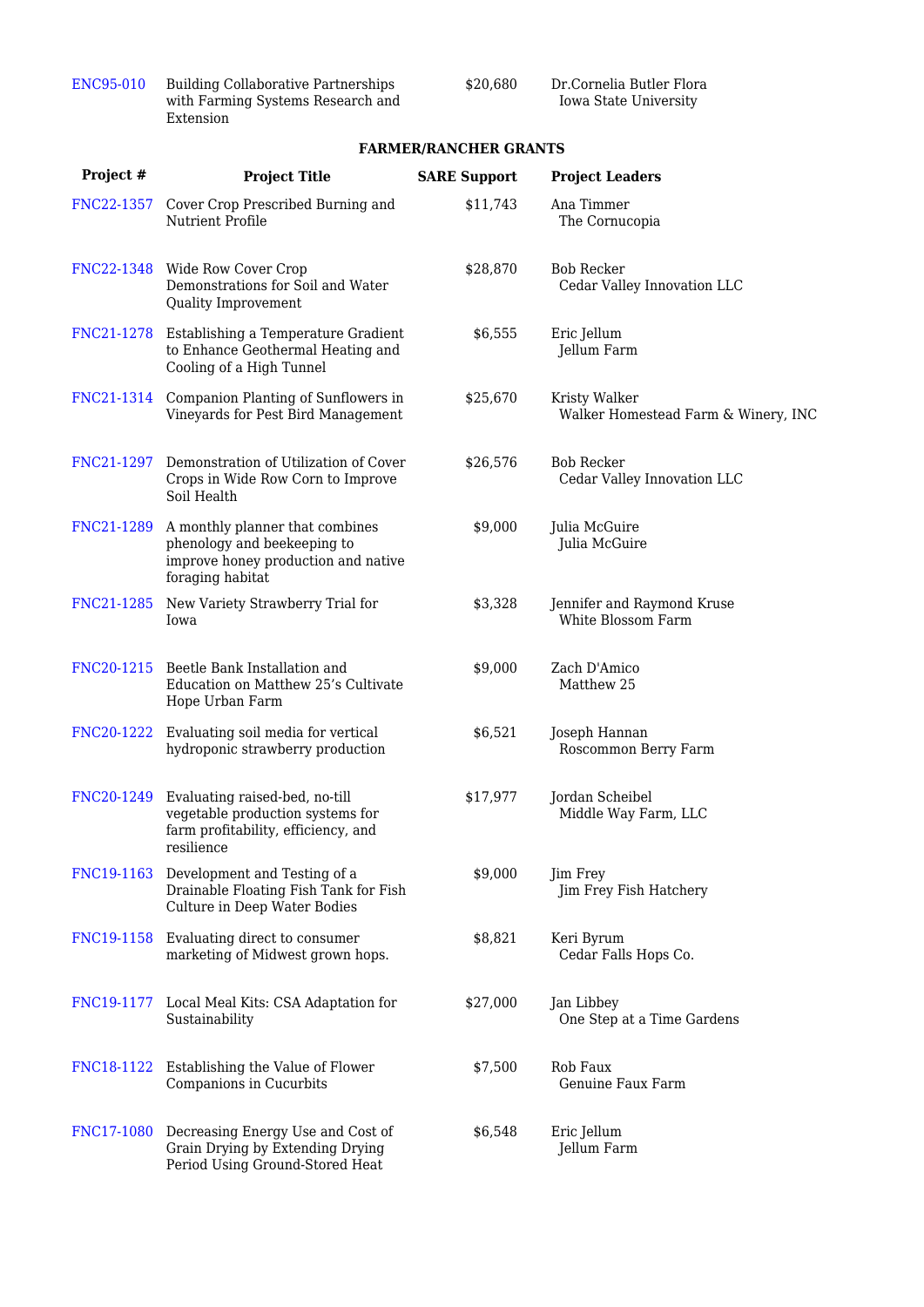|                   | FNC16-1055 Developing Sustainable Roller<br>Crimped Cover Cropping Systems for<br>Corn and Soybean Production:<br>Effects on Cover Crop Winter<br>Hardiness, Biomass, N Mobilization,<br>Weed Suppression and Yields | \$14,893 | Dr.Billy Sammons<br>Sammons Custom Farming                         |
|-------------------|----------------------------------------------------------------------------------------------------------------------------------------------------------------------------------------------------------------------|----------|--------------------------------------------------------------------|
| <b>FNC16-1066</b> | Developing Effective Alternative Pest<br>and Disease Management Strategies<br>for Sustainable Hop Production                                                                                                         | \$6,472  | Carla Wosoba<br>Wosoba Farms Hops                                  |
|                   | FNC15-1000 Feed Efficiency in Cattle                                                                                                                                                                                 | \$4,836  | Jeff Liston<br>Turtle Rock Cattle                                  |
|                   | FNC15-1014 Organic No-till Pumpkins with<br>Roller/Crimper Rye and Oat Cover<br>Crops                                                                                                                                | \$3,751  | Nelson Smith<br>Springtown Ranch Ltd                               |
| <b>FNC15-996</b>  | Invasive Species Control through<br>Combined Methods of Browzing and<br>Prescribed Burning                                                                                                                           | \$14,865 | Ray Hansen<br>Prairiewood Farms                                    |
| <b>FNC14-975</b>  | Farmer-Built No-Welding Root<br><b>Washer for Small Farmers</b>                                                                                                                                                      | \$13,892 | Grant Schultz<br>Versaland                                         |
| <b>FNC13-907</b>  | Pest Control in Cucurbits Using<br>Paper Mulch and Intercropping                                                                                                                                                     | \$7,500  | Rob Faux<br>Genuine Faux Farm                                      |
| FNC13-910         | Demonstrating Russian Queen Bees<br>Resistance to Mites to Benefit<br>Midwest Beekeepers                                                                                                                             | \$22,491 | Jason Foley<br>Foley's Russian Bees                                |
| FNC13-912         | Grass-Fed Beef Nutritional Analysis<br>for Consumer Education and<br>Labeling                                                                                                                                        | \$22,260 | Kristine Jepsen<br>Grass Run Farm, Inc                             |
| FNC13-915         | Exploring Collaboration Strategies in<br>North Central Iowa                                                                                                                                                          | \$22,487 | Jan Libbey<br>One Step at a Time Gardens                           |
| <b>FNC12-859</b>  | <b>Evaluating Value Added Grape Seed</b><br>Oil Research Project for Sustainable<br>Viticulture                                                                                                                      | \$22,337 | Douglas Grave<br>Victorian Vineyards                               |
| FNC12-861         | Economic Evaluation of Aquaponics                                                                                                                                                                                    | \$7,475  | Jeff Hafner                                                        |
| FNC12-877         | Rainwater Harvesting for Irrigation<br>of Organic Vegetables                                                                                                                                                         | \$7,413  | Levi Lyle<br>LIFE- Levi's Indigenous Fruit Enterprises             |
| <b>FNC10-806</b>  | Growing and Propagating Giant<br>Miscanthus Grass for Biomass<br>Production and Natural Resource<br>Conservation                                                                                                     | \$5,979  | Randy Kasparbauer<br>Dennis Kasparbauer<br>Kasparbauer family farm |
| FNC10-814         | Maintaining Companion Planting<br>Techniques while Mechanizing in<br>Diverse, Small-Farm Vegetable<br>Operations                                                                                                     | \$6,000  | Rob Faux<br>Genuine Faux Farm                                      |
| <b>FNC10-839</b>  | Develop Sustainable Biomass Crop<br>Production Systems that Foster Agra-<br><b>Ecosystem Services</b>                                                                                                                | \$9,046  | Norm Lust                                                          |
| <b>FNC09-776</b>  | Project to Determine the Economic<br>Viability of Black Soldier Fly Grubs<br>as an Alternative Protein                                                                                                               | \$5,002  | Mari Holthaus<br>Kymar Acres                                       |
|                   |                                                                                                                                                                                                                      |          |                                                                    |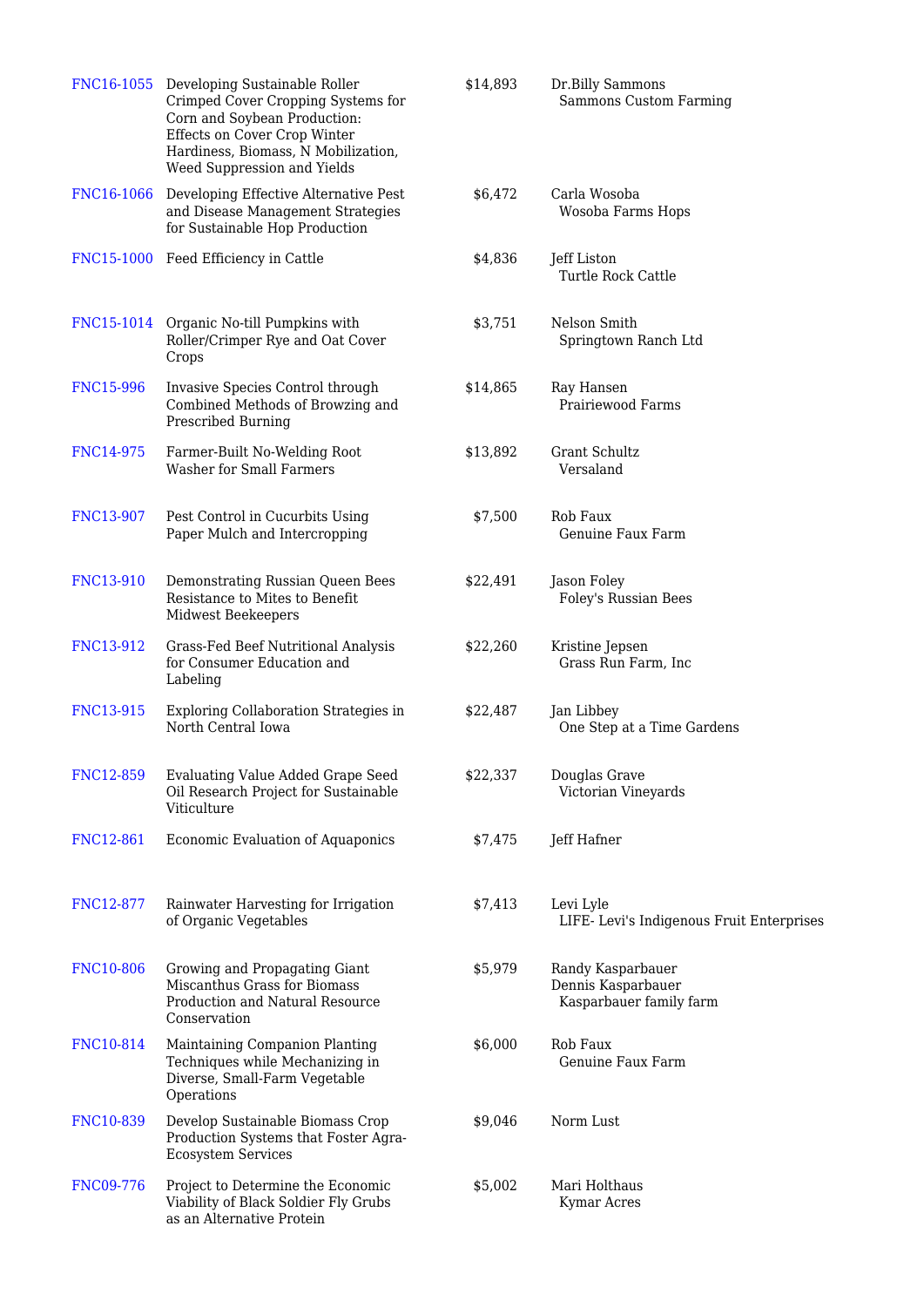| <b>FNC07-665</b> | Farmer-Led Networking Groups to<br><b>Support New Vegetable Growers</b>                                                                                   | \$10,304 | Susan Jutz                                         |
|------------------|-----------------------------------------------------------------------------------------------------------------------------------------------------------|----------|----------------------------------------------------|
| <b>FNC06-624</b> | Agro-Forestry Project: Incorporating<br>Grass-Hay Alley Cropping With<br>Organic Nut Production                                                           | \$5,985  | Ray Hansen<br>Prairiewood Farms                    |
| <b>FNC05-561</b> | Aronia Berry: A Sustainable Organic<br>Crop                                                                                                               | \$5,990  | Vaughn Pittz<br>Sawmill Hollow Farm                |
| <b>FNC05-562</b> | Composting Corn for Heat Recovery                                                                                                                         | \$6,000  | Eric Jellum<br>Jellum Farm                         |
| <b>FNC04-500</b> | Value-Added Forestry Through a<br>Cooperative                                                                                                             | \$18,000 | Greg Koether                                       |
| <b>FNC04-504</b> | Growing Peas As a Protein Source for<br>Organic Livestock                                                                                                 | \$1,031  | William Welsh<br>Welsh Family Organic Farm         |
| FNC04-514        | Wood-fired Heat for an Alternative<br>Winter Farrowing System                                                                                             | \$2,698  | Gary Laydon                                        |
| <b>FNC04-537</b> | Functional Value-Added Fruit and<br>Vegetable Processing, Product<br>Development, and Marketing for<br><b>Small Farms</b>                                 | \$17,646 | Solveig Hanson                                     |
| <b>FNC04-538</b> | Picket Fence Creamery-Milk from<br>Cow to Carton "Bridging the Gap<br>Between City & Country Through<br>Web-site Education and a Field Day<br>Open House" | \$5,940  | Jeff Burkhart                                      |
| <b>FNC03-447</b> | Picket Fence Creamery to Sustain a<br>Family Farm and Preserve a Way of<br>Life                                                                           | \$6,000  | Jeff Burkhart                                      |
| FNC03-453        | Using Flathead Catfish to Renovate<br>Ponds Overrun with Bullheads<br>Improving Water Quality Within and<br>Exiting the Ponds                             | \$5,655  | James Blankman                                     |
| <b>FNC03-459</b> | Local Foods Buying Club                                                                                                                                   | \$13,970 | Michael Nash<br>Sunflower Fields Family Farm & CSA |
| <b>FNC03-463</b> | Value Added Processing for Small<br><b>Sized Chestnuts</b>                                                                                                | \$2,868  | Tom Wahl                                           |
| <b>FNC03-469</b> | <b>Evaluating Alternative Pest</b><br>Management Strategies for Organic<br>Apple Production                                                               | \$6,000  | Maury Wills<br>Wills Family Orchard                |
| FNC03-474        | Over-Wintering of Beef Cows by<br>Grazing Standing Corn as a Cost<br>Effective Alternative to Stockpile<br>Grazing or Stored Feed                         | \$1,687  | <b>Bruce River</b>                                 |
| <b>FNC03-486</b> | Deep Placement of Compost                                                                                                                                 | \$5,948  | Eric Jellum<br>Jellum Farm                         |
| FNC02-392        | Feasibility of Grapes as a Sustainable<br>Crop in Northwest Iowa                                                                                          | \$5,982  | Steven King                                        |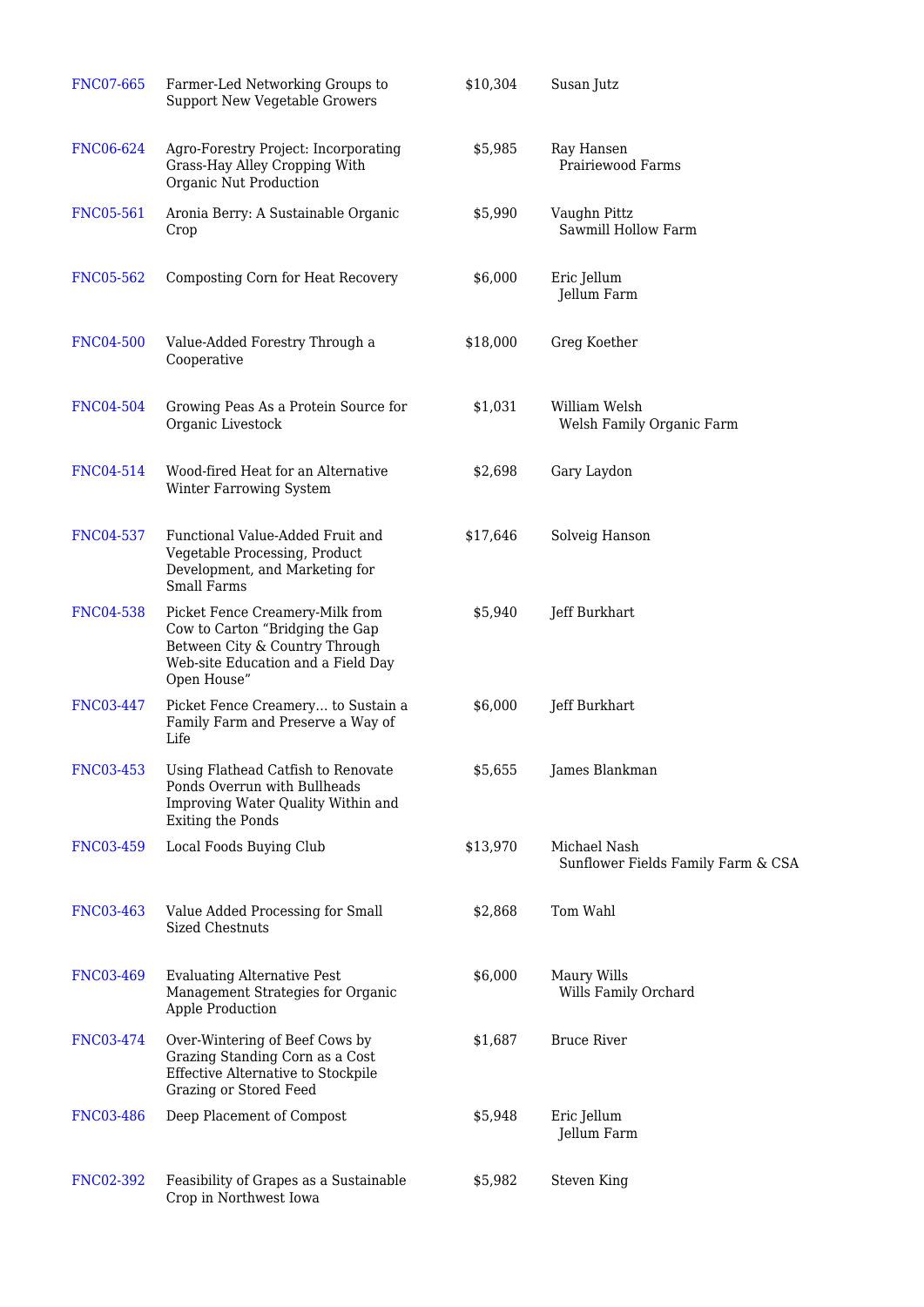| <b>FNC02-399</b> | Double Croping of Hay and Turnips                                                                                                                        | \$5,774  | <b>Steve Hermann</b>                               |
|------------------|----------------------------------------------------------------------------------------------------------------------------------------------------------|----------|----------------------------------------------------|
| <b>FNC02-405</b> | Wholesome Harvest: The Expansion<br>of Successful Collective Marketing                                                                                   | \$18,000 | Wende Elliott                                      |
| FNC02-431        | Eastern European Wine Grape<br>Varieties for Commercial Use in the<br>Upper Midwest: Evaluation of<br>Viticultural Characteristics in a Test<br>Vineyard | \$5,520  | Paul Tabor<br>Tabor Home Vineyards and Winery      |
| <b>FNC02-433</b> | Trio Cropping Demonstration-<br>Grapes, Sweet Corn, Poultry                                                                                              | \$2,800  | Greg Kuntz                                         |
| <b>FNC02-436</b> | Feeding Hens for Optimum Egg<br>Quality                                                                                                                  | \$3,060  | Ben Varley                                         |
| <b>FNC01-343</b> | An Evaluation of Interplanted /<br>Mulched Orchard Rows                                                                                                  | \$4,751  | David Sliwa                                        |
| <b>FNC01-357</b> | Potential Markets for the Prairie's<br>Edge Sustainable Woods Cooperative                                                                                | \$15,000 | Wayne Wangsness                                    |
| <b>FNC00-293</b> | <b>Mulching Soybeans</b>                                                                                                                                 | \$678    | Sister Sherry Pech<br>Olm Abbey                    |
| <b>FNC00-299</b> | iowafood.com                                                                                                                                             | \$2,000  | Wende Elliott                                      |
| FNC00-311        | Learning and Evaluating Holistic<br><b>Animal Health Practices</b>                                                                                       | \$2,800  | Susan Zacharakis Jutz                              |
| <b>FNC00-320</b> | Sheep and Lamb Leather Marketing                                                                                                                         | \$4,700  | Tom Cory                                           |
| <b>FNC00-326</b> | <b>GROWN Locally Grower's</b><br>Cooperative Website                                                                                                     | \$9,400  | Michael Nash<br>Sunflower Fields Family Farm & CSA |
| <b>FNC99-255</b> | Pasture Aeration to Improve<br>Production                                                                                                                | \$4,150  | Rex Wilhelm                                        |
| <b>FNC99-261</b> | Oak Savanna Restoration: Diversity<br>in a Rotational Grazing System                                                                                     | \$3,564  | Don Adams                                          |
| <b>FNC99-289</b> | Crop-bearing Windbreak/Shelterbelt<br>Project                                                                                                            | \$8,970  | Tom Wahl                                           |
| <b>FNC98-205</b> | Deer Damage Abatement Research<br>Project                                                                                                                | \$3,627  | Gary Mensinger                                     |
| <b>FNC98-218</b> | Specialty Meats Marketing Project at<br>Sycamore Street Market                                                                                           | \$9,984  | Phil Hueneke                                       |
| <b>FNC98-223</b> | Establishing On-farm Management<br>Systems for Grass-fed Beef                                                                                            | \$4,980  | Doug Erickson                                      |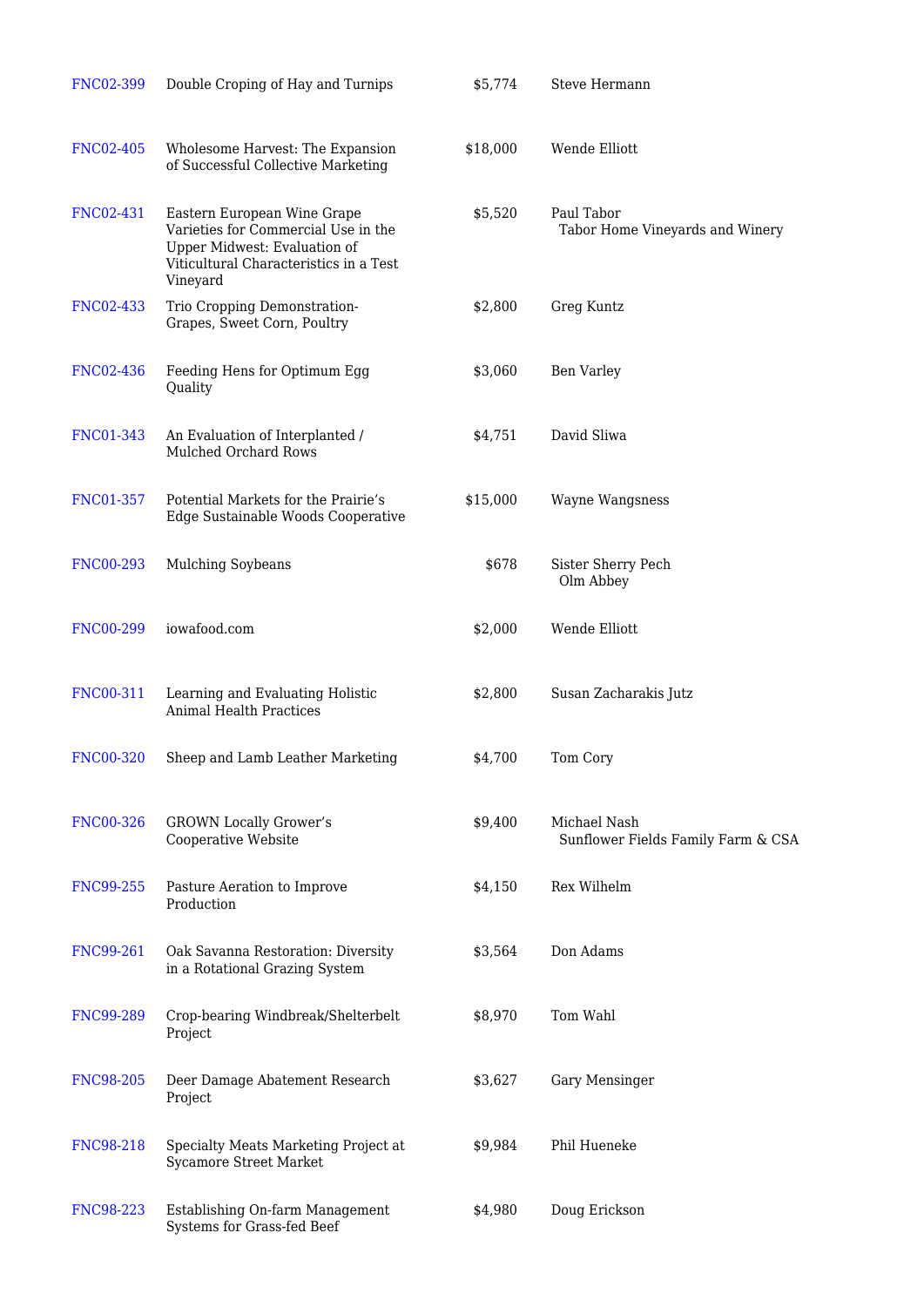| <b>FNC98-226</b> | Chariton Valley Beef Industry<br>Initiative: Producer Cost-share for<br>Technology Adoption and Market<br>Access                | \$9,875  | Mike Hunter<br><b>Chariton Valley Beef</b> |
|------------------|---------------------------------------------------------------------------------------------------------------------------------|----------|--------------------------------------------|
| <b>FNC98-227</b> | Chariton Valley Beef Industry<br>Initiative: Producer Cost Share for<br>Technology Adoption and Market<br>Access                | \$9,875  | Mike Hunter<br><b>Chariton Valley Beef</b> |
| <b>FNC98-233</b> | Organic Livestock Marketing Coop                                                                                                | \$10,000 | Ronald Rosmann                             |
| <b>FNC98-242</b> | Kura Clover Cover Crop<br>Demonstration                                                                                         | \$1,290  | Dan Byrnes                                 |
| <b>FNC98-246</b> | Prairie Wetlands                                                                                                                | \$2,836  | David Zahrt                                |
| FNC97-173        | Feasibility of Corn Stalk Ash as a<br><b>Fertilizer Source</b>                                                                  | \$4,974  | David Reinig                               |
| FNC97-175        | Converting Woodlands into a<br>Profitable Shade Plant Nursery                                                                   | \$2,925  | Sylvia DeWitt                              |
| <b>FNC97-184</b> | Trees for Food                                                                                                                  | \$5,000  | Mary Carter                                |
| <b>FNC96-130</b> | Organic Farming Mentor Project                                                                                                  | \$10,000 | Francis Thicke                             |
| FNC96-131        | Comparison of Finishing Pig<br>Performance in a Hoophouse<br>Building vs. a Conventional, Slatted,<br>Curtain-Side Building     | \$1,775  | <b>Steve Weis</b>                          |
| FNC96-137        | Non-chemical Suppression of<br>Perennial Weeds                                                                                  | \$9,875  | Tom Frantzen                               |
| <b>FNC96-138</b> | Iowa Network for Community<br>Agriculture: Forming a Network to<br>Support Producer Initiatives for<br>Local Food Systems       | \$9,850  | Jeff Hall                                  |
| <b>FNC96-146</b> | Rural Action Agricultural Center                                                                                                | \$9,580  | Karen Varley                               |
| <b>FNC96-148</b> | Comprehensive Integrated<br><b>Agroforestry Project</b>                                                                         | \$4,838  | Tom Wahl                                   |
| <b>FNC95-095</b> | <b>Intensive Grazing Economic Study</b>                                                                                         | \$4,545  | Marshall Pitcher                           |
| <b>FNC95-100</b> | Suitablity of Hardy, Non-native<br>Forage-adapted Meat Sheep to North<br>American Management Intensive<br><b>Grazing System</b> | \$5,000  | Stephanie Mitcham                          |
| FNC95-124        | Evaluation of Kura Clover in<br><b>Intensive Grazing Systems</b>                                                                | \$538    | David Kendell                              |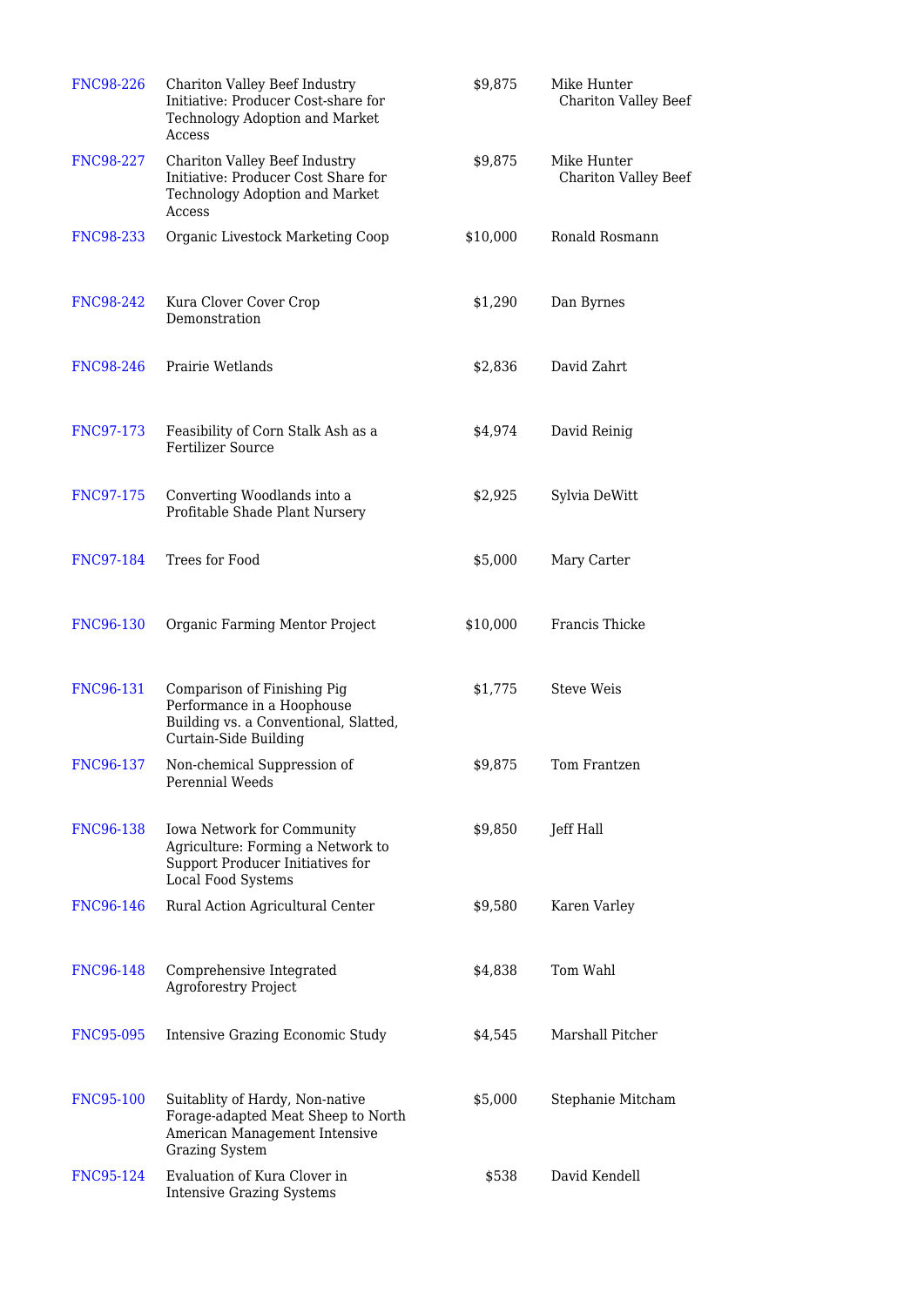| <b>FNC95-127</b> | Converting Continuous Grazing to<br>Management Intensive Grazing:<br><b>Loess Hills Restoration</b> | \$3,399 | David Zahrt                                   |
|------------------|-----------------------------------------------------------------------------------------------------|---------|-----------------------------------------------|
| <b>FNC94-060</b> | Continuing Study Relating Potassium<br>Uptake to Manure and Tillage                                 | \$2,500 | Richard Thompson<br>Practical Farmers of Iowa |
| FNC94-084        | Evaluation of an Alternative Farming<br>Concept Strip Cropping and Pasture-<br>Raised Hogs          | \$1,550 | Tom Frantzen                                  |
| <b>FNC93-031</b> | Utilizing a Portable Scale to Evaluate<br>Crop and Livestock Production                             | \$1,388 | Tom Frantzen                                  |
| <b>FNC93-039</b> | Potassium Uptake in Relation to<br>Manure Application and Tillage<br>Practices                      | \$5,000 | Richard Thompson<br>Practical Farmers of Iowa |
| FNC93-042        | Hazelnuts for Windbreak and<br>Alternative Cash Crop                                                | \$575   | Michael Natvig                                |
| <b>FNC92-001</b> | Evaluation of Various Legumes for<br>use as Green Manure Cover Crops                                | \$2,715 | Phil Hueneke                                  |
| <b>FNC92-002</b> | Evaluation of Ridge Tilling with and<br>without Herbicides                                          | \$3,885 | Ronald Rosmann                                |

#### **GRADUATE STUDENT GRANTS**

| Project # | <b>Project Title</b>                                                                                         | <b>SARE Support</b> | <b>Project Leaders</b>                                                                                      |
|-----------|--------------------------------------------------------------------------------------------------------------|---------------------|-------------------------------------------------------------------------------------------------------------|
| GNC21-318 | Managing teff as a living mulch for<br>organic acorn squash in mesotunnel<br>systems                         | \$14,962            | Dr.Mark Gleason<br>Iowa State University<br>Sharon Badilla<br>Iowa State University                         |
| GNC21-319 | Soil Health Indicators in Areas<br>Affected by Pipeline Installation                                         | \$14,964            | Dr.Bradley Miller<br>Iowa State University<br>Luis Bentancor<br>Iowa State University                       |
| GNC21-322 | Evaluating the soil block technique<br>for organic vegetable transplant<br>production                        | \$14,926            | Dr.Ajay Nair<br>Department of Horticulture, Iowa State<br>University<br>Anne Carey<br>Iowa State University |
| GNC21-330 | The Effects of Collective Trauma on<br><b>Iowa Farmers</b>                                                   | \$13,618            | Dr.J. Arbuckle<br>Iowa State University Department of<br>Sociology<br>Chris Morris<br>Iowa State University |
| GNC19-291 | A Comparative Analysis of Iowa<br>Watershed Organizations: Structure,<br>Function, and Social Infrastructure | \$15,000            | Dr.Monica Haddad<br>Iowa State University<br>Andrea Wagner<br>Iowa State University                         |
| GNC18-257 | Linking Agricultural Production and<br>Conservation Through In-field Prairie<br>Plantings                    | \$10,781            | Dr.Matt Liebman<br>Iowa State University<br>Lydia English<br>Practical Farmers of Iowa                      |
| GNC18-261 | The Effects of Two Winter Rye Cover<br>Crop Seeding Methods on Corn<br>Disease, Growth and Development       | \$11,817            | Alison Robertson<br>Iowa State University<br>Sarah Kurtz<br>Iowa State University                           |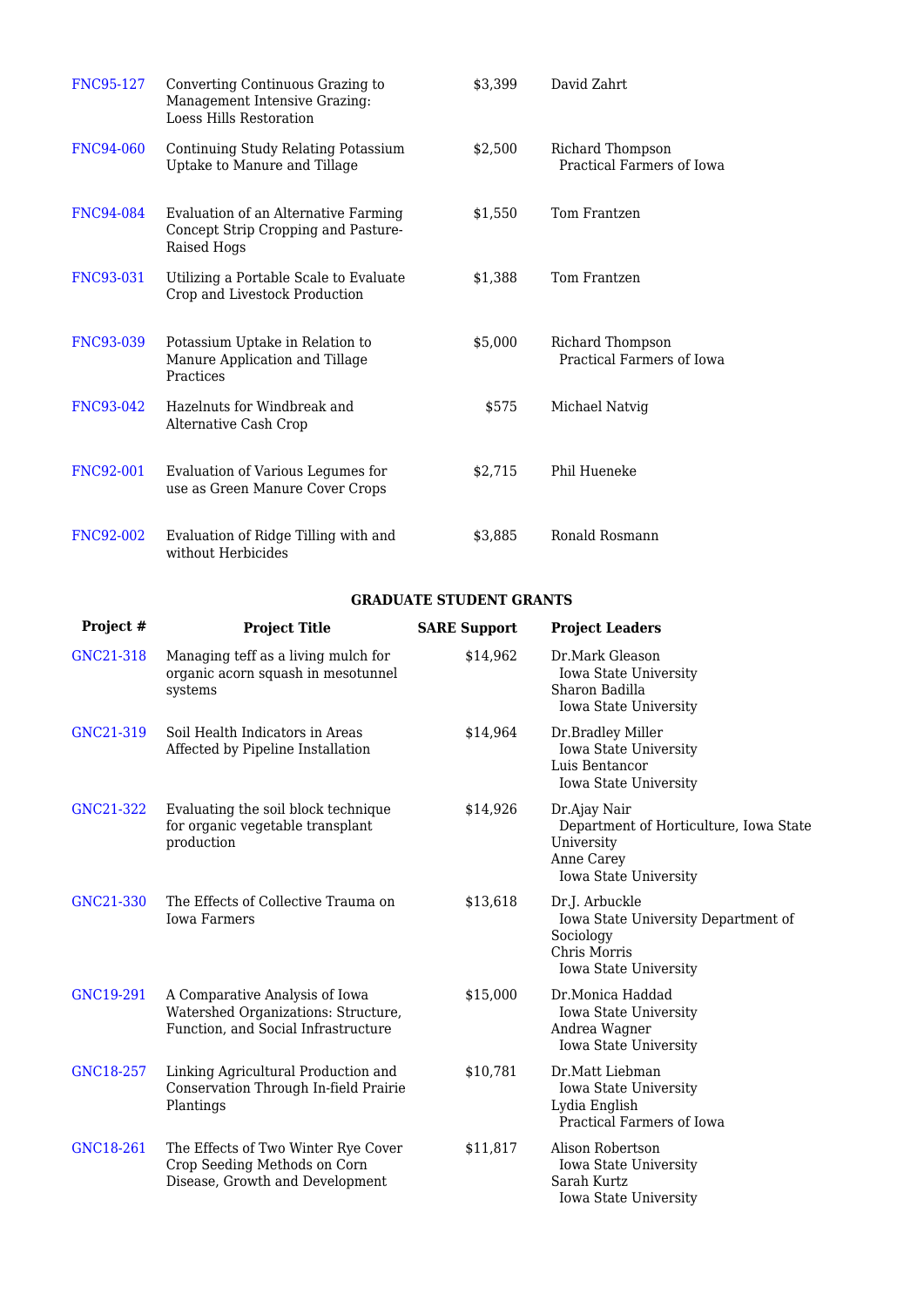| GNC18-266 | How Much Does Diversification<br>Improve Soil Water Holding<br>Capacity?                                                                  | \$11,543 | Dr.Matt Liebman<br>Iowa State University<br>Virginia Nichols<br>Iowa State University                                                 |
|-----------|-------------------------------------------------------------------------------------------------------------------------------------------|----------|---------------------------------------------------------------------------------------------------------------------------------------|
| GNC17-236 | Integration of poultry and cover<br>crops for soil health in vegetable<br>production                                                      | \$11,977 | Dr.Ajay Nair<br>Department of Horticulture, Iowa State<br>University<br>Moriah Bilenky<br>Iowa State University                       |
| GNC16-221 | Factors Driving Grain Producers to<br>Convert to Organic Farming Systems                                                                  | \$12,000 | Dr.Nancy Grudens-Schuck<br>Iowa State University<br>Guang Han<br>Iowa State University                                                |
| GNC16-222 | Determining Whether Cover Crops<br>Affect Soybean Cyst Nematode<br>Population Densities and can be Used<br>for Integrated Pest Management | \$11,976 | Dr.Greg Tylka<br>Iowa State University<br>Chelsea Harbach<br><b>Iowa State University</b>                                             |
| GNC15-216 | Optimizing Organic Oat (Avena<br>sativa) Production and Profitability in<br>Iowa                                                          | \$9,985  | Dr.Mary Wiedenhoeft<br>Iowa State Univ<br>David Weisberger<br>Iowa State University                                                   |
| GNC14-189 | No-till and Strip-till Systems for<br>Enhanced Soil Health and<br>Profitability in Organic Broccoli and<br>Pepper Production              | \$9,946  | Dr.Ajay Nair<br>Department of Horticulture, Iowa State<br>University<br>Dana Jokela<br>Sogn Valley Farm                               |
| GNC14-193 | Diversification of Corn-Soybean<br>Rotations with Cereal Rye/Red<br>Clover: Impacts on Nitrogen<br>Availability in Corn                   | \$9,144  | Dr.Matt Liebman<br>Iowa State University<br>William Osterholz<br>Iowa State University                                                |
| GNC13-166 | Effects of Biochar on Soil Nutrient<br>Retention and Microbial<br>Communities in Vegetable Cropping<br>Systems                            | \$9,367  | Dr.Ajay Nair<br>Department of Horticulture, Iowa State<br>University<br><b>Brandon Carpenter</b><br>Iowa State University             |
| GNC13-176 | Suitability of Winter Canola (Brassica<br>napus) for Enhancing Summer<br>Annual Crop Rotations in Iowa                                    | \$10,000 | Dr.Mary Wiedenhoeft<br>Iowa State Univ<br>Rafael Martinez-Feria<br>Iowa State University                                              |
| GNC12-156 | Needs Assessment for the<br>Establishment of Food Hubs Using<br>Geographic Information Systems                                            | \$9,902  | Dr.Cynthia Haynes<br>Iowa State University<br>Jennifer Bousselot<br>Iowa State University<br>Kevin Duerfeldt<br>Iowa State University |
| GNC10-119 | <b>Evaluating Canola and Winter Cover</b><br>in Alternative Cropping Systems in<br>Iowa                                                   | \$9,922  | Dr.Mary Wiedenhoeft<br>Iowa State Univ<br>Stefan Gailans<br>Iowa State University                                                     |
| GNC10-132 | Relationships Between Cucurbit Crop<br>Pollinators and Landscape Diversity                                                                | \$10,000 | Dr.Mark Gleason<br>Iowa State University<br>Amy Alesch<br>Iowa State University                                                       |
| GNC10-136 | <b>Evaluating Methods for Making</b><br>Native Plants Productive and<br>Profitable on the Iowa Landscape                                  | \$9,979  | Dr.Mary Wiedenhoeft<br>Iowa State Univ<br>Rachael Cox Ohde<br>Iowa State University                                                   |
| GNC09-103 | Producer Education of Nitrate<br>Reduction Strategies and Evaluation<br>of Acceptance                                                     | \$9,953  | Dr.Matthew Helmers<br>Iowa State University<br>Dr.Laura Christianson<br>University of Illinois                                        |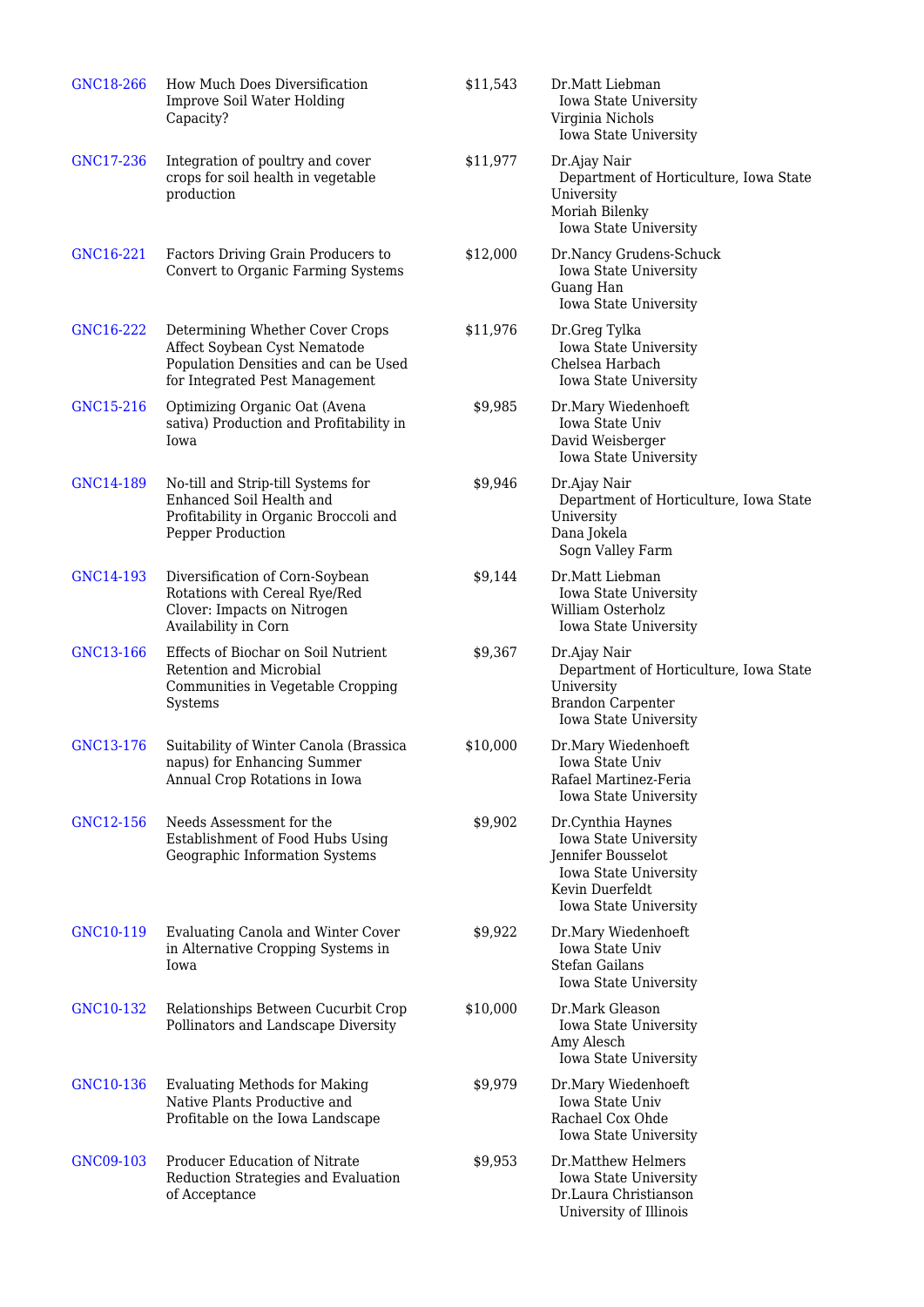| GNC09-105 | Farming for Ecosystem Services:<br>Visualization of Alternative Working<br>Landscapes                                                                                   | \$9,997  | Dr.Lisa Schulte Moore<br>Iowa State University<br>Drake Larsen<br>Iowa State University                                        |
|-----------|-------------------------------------------------------------------------------------------------------------------------------------------------------------------------|----------|--------------------------------------------------------------------------------------------------------------------------------|
| GNC09-107 | Incorporating Native Prairies into<br><b>Working Farm Landscapes</b>                                                                                                    | \$9,965  | <b>Emily Heaton</b><br>Dr.Matt Liebman<br>Iowa State University<br>Meghann Jarchow<br>Iowa State University                    |
| GNC09-111 | Corn Residue Removal Impacts on<br>Soil, Water, and Air Resources for<br><b>Biofuel Production</b>                                                                      | \$10,000 | Dr.Mahdi Al-Kaisi<br>Iowa State University<br>Jose Guzman<br>Iowa State University                                             |
| GNC09-112 | Extended-duration row covers to<br>suppress bacterial wilt on<br>muskmelon: optimizing a new<br>management strategy for organic<br>growers                              | \$9,976  | Dr.Mark Gleason<br>Iowa State University<br>Erika Saalau Rojas<br>Iowa State University                                        |
| GNC08-089 | Farm to ISU: Helping Iowa State<br>University Dining Staff Understand<br>and Grow the Local Food Purchasing<br>Program                                                  | \$9,132  | Shashi Sathisan-Nambisan<br>Iowa State University<br>Susan DeBlieck<br>Iowa State University                                   |
| GNC07-078 | Energy use and nutrient cycling in<br>pig production systems                                                                                                            | \$9,969  | Mark Honeyman<br>Iowa State University<br>Peter Lammers<br>Iowa State University                                               |
| GNC07-085 | Small Meat Lockers Working Group                                                                                                                                        | \$9,131  | Dr.Cornelia Butler Flora<br>Iowa State University<br>Arion Thiboumery<br>North Central Regional Center forRural<br>Development |
| GNC06-060 | New Partners for Sustainable<br>Agriculture                                                                                                                             | \$10,000 | Dr.Nancy Grudens-Schuck<br>Iowa State University<br>Jean Eells<br>North Central Regional Center forRural<br>Development        |
| GNC06-061 | Emission of the greenhouse gas<br>nitrous oxide (N2O) from riparian<br>forest buffers, warm-season and cool-<br>season grass filters and crop fields.                   | \$9,990  | Richard Schultz<br>Iowa State University<br>Dong-Gill Kim<br>Iowa State University                                             |
| GNC05-041 | Agricultural Landscape Design<br>through Participatory Modeling:<br>Collaboration among Diverse<br><b>Stakeholder Groups</b>                                            | \$9,998  | Dr.Lisa Schulte Moore<br>Iowa State University<br>Ryan Atwell<br>Natural Resource Ecology, Iowa State<br>University            |
| GNC05-049 | Assessing the Feasibility of Entry into<br>Entrepreneurial Agriculture for<br>Recent Immigrants in Marshalltown,<br>Iowa                                                | \$6,891  | Dr.Jan Flora<br>Iowa State University<br>Hannah Lewis<br>Iowa State University                                                 |
| GNC05-055 | Illinois bundleflower: a perennial<br>multiple purpose third crop for Iowa                                                                                              | \$9,962  | Dr.E. Charles Brummer<br>University of California - Davis<br>Valentin Picasso<br>University of Wisconsin - Madison             |
| GNC04-029 | Transferring Information from<br>Research lab to Farm Field:<br>Evaluation of On-Farm Soil Quality<br>Tests Kits for Grower Use in<br>Sustainable Strawberry Production | \$9,988  | Gail Nonnecke<br>ISU Horticulture Department<br>Craig Dilley<br>ISU Horticulture Department                                    |
| GNC03-013 | Restoring Organic Agri-Culture:<br>Resource Conservation, On-Farm<br>Recycling, and Alternative Marketing<br>Taught though Farmers and Farm<br>Organizations            | \$9,594  | Ricardo Salvador<br>Parker Forsell<br>Iowa State University                                                                    |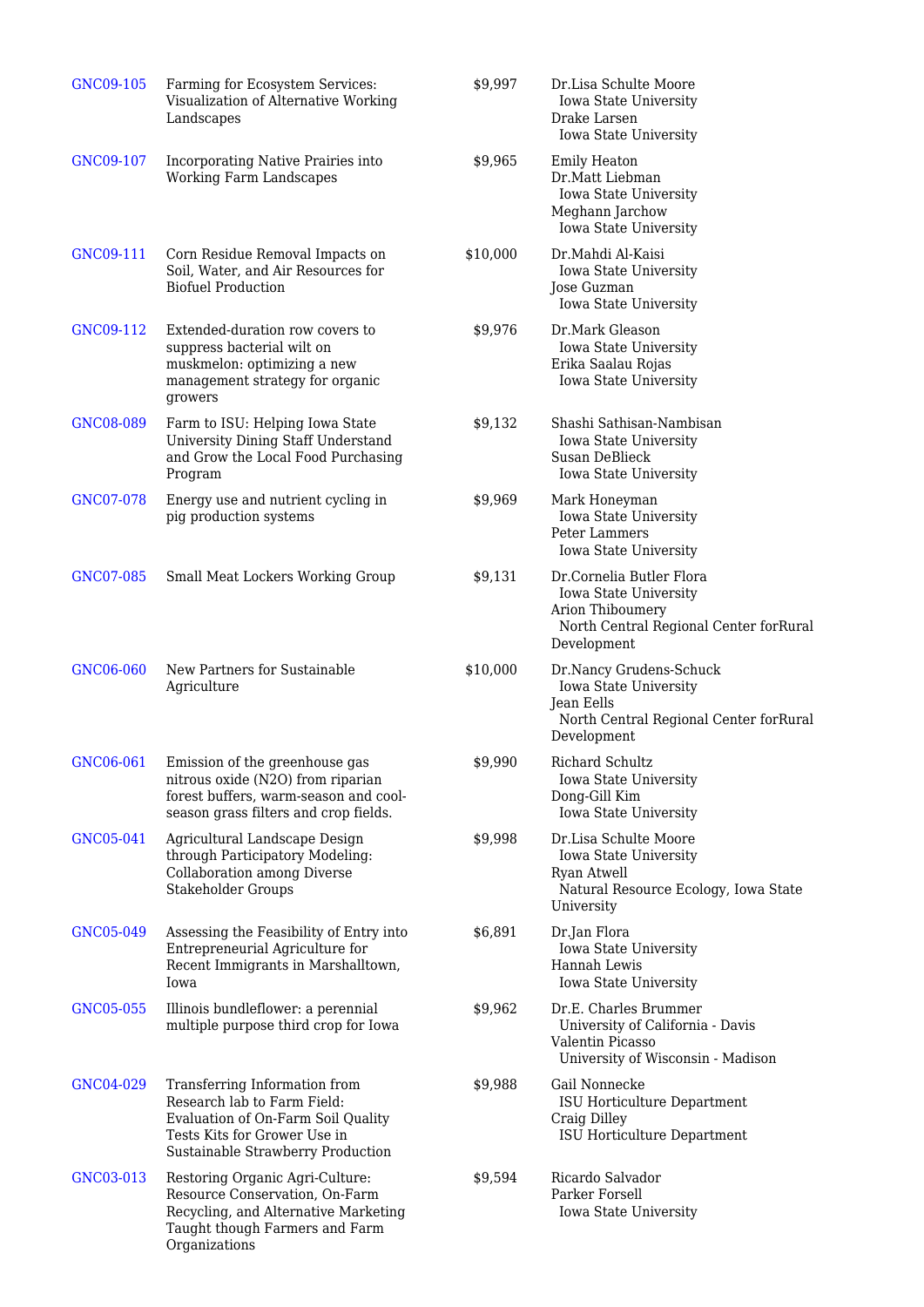| GNC03-018 | Developing Educational Tools to<br>Facilitate Systems Thinking in<br>Sustainable Agriculture in the North<br>Central Region                    | \$9,862  | Dr.Matt Liebman<br>Iowa State University<br>Andrew Heggenstaller<br>Iowa State University       |
|-----------|------------------------------------------------------------------------------------------------------------------------------------------------|----------|-------------------------------------------------------------------------------------------------|
| GNC03-022 | Are Livestock Grazing and Healthy<br>Streams Compatible? Livestock<br>Grazing Systems that Reduce Erosion<br>and Improve Stream Bank Stability | \$10.000 | Richard Schultz<br>Iowa State University<br>George Zaimes<br><b>Iowa State University</b>       |
| GNC02-007 | Effect of Alternative Fungicides on<br>Alternaria solani Control and<br>Productivity of Organic Tomatoes                                       | \$7,500  | Hank Tabor<br>Kathleen Delate<br>Iowa State University<br>Karen Joslin<br>Warren Wilson College |

#### **ON FARM RESEARCH/PARTNERSHIP GRANTS**

| Project #             | <b>Project Title</b>                                                                                                 | <b>SARE Support</b> | <b>Project Leaders</b>                                                                  |
|-----------------------|----------------------------------------------------------------------------------------------------------------------|---------------------|-----------------------------------------------------------------------------------------|
| <b>ONC22-106</b>      | Urban and Rural Mentorships for<br>Aspiring and Beginning Women<br>Farmers                                           | \$40,000            | Wren Almitra<br>Women, Food & Agriculture Network<br>Juliann Salinas<br><b>WFAN</b>     |
| <b>ONC22-107</b>      | The Kitchen: Where Food Businesses<br>Grow in North IA                                                               | \$40,000            | Marie Boyd<br>Healthy Harvest of North Iowa                                             |
| <b>ONC22-110</b>      | Exploring Iowa Agritourism Ventures                                                                                  | \$40,000            | Kendra Meyer<br>Iowa State University Extension & Outreach                              |
| <b>ONC21-092</b>      | Harvesting Our Potential: Growing<br>Skills, Confidence and Sustainability                                           | \$40,000            | Juliann Salinas<br><b>WFAN</b><br>Stephanie Enloe<br>Women Food and Agriculture Network |
| <b>ONC21-091</b>      | Seed Rematriation Using a<br>Participatory Conservation Model                                                        | \$40,000            | <b>Heather Haynes</b><br>Seed Savers Exchange                                           |
| <b>ONC20-070</b>      | Full Trucks for Higher Profits:<br>Transportation Collaboration among<br>Farmers and Food Hubs in the<br>Midwest     | \$39,930            | Jason Grimm<br>Iowa Valley RC&D                                                         |
| ONC20-071             | Seed Rematriation Using a<br>Participatory Conservation Model                                                        | \$40,000            | Cindy Goodner                                                                           |
| <b>ONC19-059</b>      | Women farmland owners as<br>sustainability ambassadors:<br>educating farmers and other<br>landowners to make changes | \$39,832            | Ahna Kruzic<br>Women, Food and Agriculture Network<br>Juliann Salinas<br><b>WFAN</b>    |
| <b>ONC19-056</b>      | Hazelnut-Finished Pork in the Upper<br>Midwest: A New High-Value Product<br>From A Sustainable Production<br>System  | \$39,777            | Jason Fischbach<br>Bayfield County UW-Extension                                         |
| <b>ONC19-055</b>      | SILT Development and<br>Implementation of Iowa Landowners<br>Guide to Sustainable Food Crops                         | \$33,365            | Suzan Erem, Ms.<br>Sustainable Iowa Land Trust (SILT)                                   |
| <b>ONC17-031</b>      | Agronomy in the Field: A Women's<br>Cohort for Increasing Capacity of<br>Agronomic and Conservation<br>Principles    | \$29,999            | Angela Rieck-Hinz<br>Iowa State University                                              |
| ONC16-013             | Collaborative Food Supply Chains for<br>Iowa's Farmers                                                               | \$30,000            | Jason Grimm<br>Iowa Valley RC&D                                                         |
| VOUTU EDUCATOR CRANTE |                                                                                                                      |                     |                                                                                         |

#### **YOUTH EDUCATOR GRANTS**

| Project # | <b>Project Title</b> | <b>Project Leaders</b><br><b>SARE Support</b> |
|-----------|----------------------|-----------------------------------------------|
|-----------|----------------------|-----------------------------------------------|